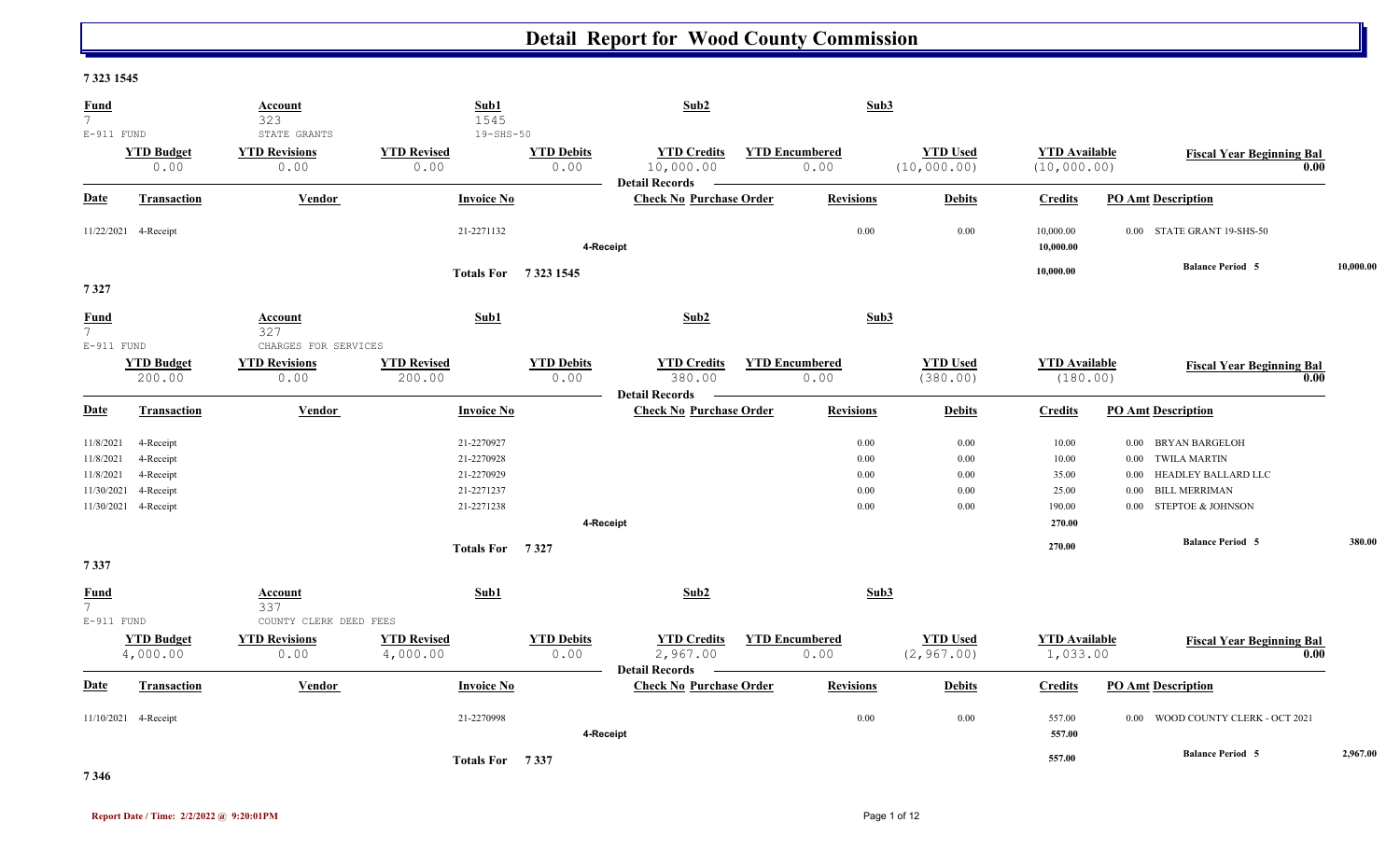| <u>Fund</u><br>$7\overline{ }$ |                                 | Account<br>346                                    | Sub1                             |                           | Sub2                                                    | Sub3                          |                                  |                                    |          |                                            |
|--------------------------------|---------------------------------|---------------------------------------------------|----------------------------------|---------------------------|---------------------------------------------------------|-------------------------------|----------------------------------|------------------------------------|----------|--------------------------------------------|
| $E-911$ FUND                   | <b>YTD Budget</b><br>888,000.00 | EMERGENCY 911 FEE<br><b>YTD Revisions</b><br>0.00 | <b>YTD Revised</b><br>888,000.00 | <b>YTD Debits</b><br>0.00 | <b>YTD Credits</b><br>369,909.79                        | <b>YTD Encumbered</b><br>0.00 | <b>YTD Used</b><br>(369, 909.79) | <b>YTD Available</b><br>518,090.21 |          | <b>Fiscal Year Beginning Bal</b><br>0.00   |
| <b>Date</b>                    | <b>Transaction</b>              | <b>Vendor</b>                                     | <b>Invoice No</b>                |                           | <b>Detail Records</b><br><b>Check No Purchase Order</b> | <b>Revisions</b>              | <b>Debits</b>                    | <b>Credits</b>                     |          | <b>PO Amt Description</b>                  |
| 11/5/2021                      | 4-Receipt                       |                                                   | 21-2270901                       |                           |                                                         | 0.00                          | 0.00                             | 148.00                             | $0.00\,$ | WINDSTREAM SERVICES II LLC - SEPT 2021     |
| 11/5/2021                      | 4-Receipt                       |                                                   | 21-2270902                       |                           |                                                         | 0.00                          | 0.00                             | 227.50                             | 0.00     | OOMA INC - OCT 2021                        |
| 11/5/2021                      | 4-Receipt                       |                                                   | 21-2270903                       |                           |                                                         | 0.00                          | 0.00                             | 32,295.25                          | 0.00     | CEBRIDGE TELECOM WV - SEPT 2021            |
| 11/9/2021                      | 4-Receipt                       |                                                   | 21-2270960                       |                           |                                                         | 0.00                          | 0.00                             | 417.24                             | 0.00     | PROCOM - OCT 2021                          |
| 11/16/2021                     | 4-Receipt                       |                                                   | 21-2271029                       |                           |                                                         | 0.00                          | 0.00                             | 733.85                             | 0.00     | THE ARMSTRONG GROUP - OCT 2021             |
| 11/16/2021                     | 4-Receipt                       |                                                   | 21-2271042                       |                           |                                                         | 0.00                          | 0.00                             | 15,219.04                          | 0.00     | FRONTIER COMMUNICATIONS - OCT 2021         |
| 11/16/2021                     | 4-Receipt                       |                                                   | 21-2271043                       |                           |                                                         | 0.00                          | 0.00                             | 31.53                              | 0.00     | FRONTIER COMMUNICATIONS - OCT 2021         |
| 11/16/2021                     | 4-Receipt                       |                                                   | 21-2271044                       |                           |                                                         | 0.00                          | 0.00                             | 22.75                              | 0.00     | <b>TAXCONNEX LLC</b>                       |
| 11/16/2021                     | 4-Receipt                       |                                                   | 21-2271045                       |                           |                                                         | 0.00                          | 0.00                             | 6.50                               | 0.00     | ACN COMMUNICATIONS SERVICES LLC - OCT 20   |
| 11/17/2021                     | 4-Receipt                       |                                                   | 21-2271072                       |                           |                                                         | 0.00                          | 0.00                             | 18.92                              | 0.00     | STAR2STAR COMMUNICATIONS LLC               |
| 11/17/2021                     | 4-Receipt                       |                                                   | 21-2271073                       |                           |                                                         | 0.00                          | 0.00                             | 15.76                              | 0.00     | NUSO LLC - OCT 2021                        |
| 11/17/2021                     | 4-Receipt                       |                                                   | 21-2271074                       |                           |                                                         | 0.00                          | 0.00                             | 100.88                             | 0.00     | HUGHES NETWORKS SYSTEMS LLC - OCT 2021     |
| 11/18/2021                     | 4-Receipt                       |                                                   | 21-2271087                       |                           |                                                         | 0.00                          | 0.00                             | 11,820.25                          | 0.00     | CAS CABLE - OCT 2021                       |
| 11/18/2021                     | 4-Receipt                       |                                                   | 21-2271088                       |                           |                                                         | 0.00                          | 0.00                             | 15.76                              | 0.00     | TOUCHTONE COMMUNICATIONS INC - OCT 2021    |
| 11/19/2021                     | 4-Receipt                       |                                                   | 21-2271112                       |                           |                                                         | 0.00                          | 0.00                             | 6.30                               | 0.00     | ITALK GLOBAL COMMUNICATIONS INC - OCT 2    |
| 11/23/2021                     | 4-Receipt                       |                                                   | 21-2271148                       |                           |                                                         | 0.00                          | 0.00                             | 16.25                              | 0.00     | VOIP INNOVATIONS LLC - OCT 2021            |
| 11/23/2021                     | 4-Receipt                       |                                                   | 21-2271149                       |                           |                                                         | 0.00                          | 0.00                             | 136.50                             | 0.00     | COMPLIANCE SOLUTIONS INC - OCT 2021        |
| 11/23/2021                     | 4-Receipt                       |                                                   | 21-2271150                       |                           |                                                         | 0.00                          | 0.00                             | 354.25                             | 0.00     | <b>COMPLIANCE SOLUTIONS INC - OCT 2021</b> |
| 11/23/2021                     | 4-Receipt                       |                                                   | 21-2271151                       |                           |                                                         | 0.00                          | 0.00                             | 3.25                               | 0.00     | <b>COMPLIANCE SOLUTIONS INC - OCT 2021</b> |
| 11/23/2021                     | 4-Receipt                       |                                                   | 21-2271152                       |                           |                                                         | 0.00                          | 0.00                             | 3.25                               | 0.00     | <b>COMPLIANCE SOLUTIONS INC - OCT 2021</b> |
| 11/23/2021                     | 4-Receipt                       |                                                   | 21-2271153                       |                           |                                                         | 0.00                          | 0.00                             | 45.50                              | 0.00     | <b>COMPLIANCE SOLUTIONS INC - OCT 2021</b> |
| 11/23/2021                     | 4-Receipt                       |                                                   | 21-2271154                       |                           |                                                         | 0.00                          | 0.00                             | 3.25                               | 0.00     | SIMPLE VOIP LLC PLLC - OCT 21              |
| 11/23/2021                     | 4-Receipt                       |                                                   | 21-2271155                       |                           |                                                         | 0.00                          | 0.00                             | 672.75                             | 0.00     | <b>COMPLIANCE SOLUTIONS INC - OCT 2021</b> |
| 11/23/2021                     | 4-Receipt                       |                                                   | 21-2271156                       |                           |                                                         | 0.00                          | 0.00                             | 13.00                              | 0.00     | <b>COMPLIANCE SOLUTIONS INC - OCT 2021</b> |
| 11/23/2021                     | 4-Receipt                       |                                                   | 21-2271157                       |                           |                                                         | 0.00                          | 0.00                             | 3.25                               | 0.00     | <b>COMPLIANCE SOLUTIONS INC - OCT 2021</b> |
| 11/23/2021                     | 4-Receipt                       |                                                   | 21-2271158                       |                           |                                                         | 0.00                          | 0.00                             | 165.75                             | 0.00     | <b>COMPLIANCE SOLUTIONS INC - OCT 2021</b> |
| 11/23/2021                     | 4-Receipt                       |                                                   | 21-2271159                       |                           |                                                         | 0.00                          | 0.00                             | 35.75                              | 0.00     | <b>COMPLIANCE SOLUTIONS INC - OCT 2021</b> |
| 11/24/2021                     | 4-Receipt                       |                                                   | 21-2271179                       |                           |                                                         | 0.00                          | 0.00                             | 60.51                              | 0.00     | SPRINT COMMUNICATIONS - OCT 2021           |
| 11/24/2021                     | 4-Receipt                       |                                                   | 21-2271180                       |                           |                                                         | 0.00                          | 0.00                             | 121.03                             | 0.00     | 8X8 INC - OCT 2021                         |
| 11/24/2021                     | 4-Receipt                       |                                                   | 21-2271181                       |                           |                                                         | 0.00                          | $0.00\,$                         | 70.07                              | 0.00     | FUSION CLOUD SERVICES - OCT 2021           |
| 11/24/2021                     | 4-Receipt                       |                                                   | 21-2271182                       |                           |                                                         | 0.00                          | 0.00                             | 748.47                             | 0.00     | MITEL CLOUD SERVICES - OCT 2021            |
| 11/24/2021                     | 4-Receipt                       |                                                   | 21-2271183                       |                           |                                                         | 0.00                          | 0.00                             | 98.73                              | 0.00     | MCI COMMUNICATIONS LLC - R                 |
| 11/24/2021                     | 4-Receipt                       |                                                   | 21-2271184                       |                           |                                                         | 0.00                          | 0.00                             | 15.92                              | 0.00     | CELLCO PARTNERSHIP - OCT 2021              |
| 11/24/2021                     | 4-Receipt                       |                                                   | 21-2271185                       |                           |                                                         | 0.00                          | 0.00                             | 248.43                             | 0.00     | ALLTELL CORP - OCT 2021                    |
| 11/24/2021                     | 4-Receipt                       |                                                   | 21-2271186                       |                           |                                                         | 0.00                          | 0.00                             | 88.78                              | 0.00     | LUMOS NETWORKS OF WV INC - OCT 2021        |
| 11/24/2021                     | 4-Receipt                       |                                                   | 21-2271187                       |                           |                                                         | 0.00                          | 0.00                             | 1,567.51                           | 0.00     | LUMOS NETWORKS LLC - OCT 2021              |
| 11/24/2021 4-Receipt           |                                 |                                                   | 21-2271188                       |                           |                                                         | 0.00                          | 0.00                             | 12.74                              | 0.00     | MCIMETRO ACCESS TRANSMISSION SVCS LLC -    |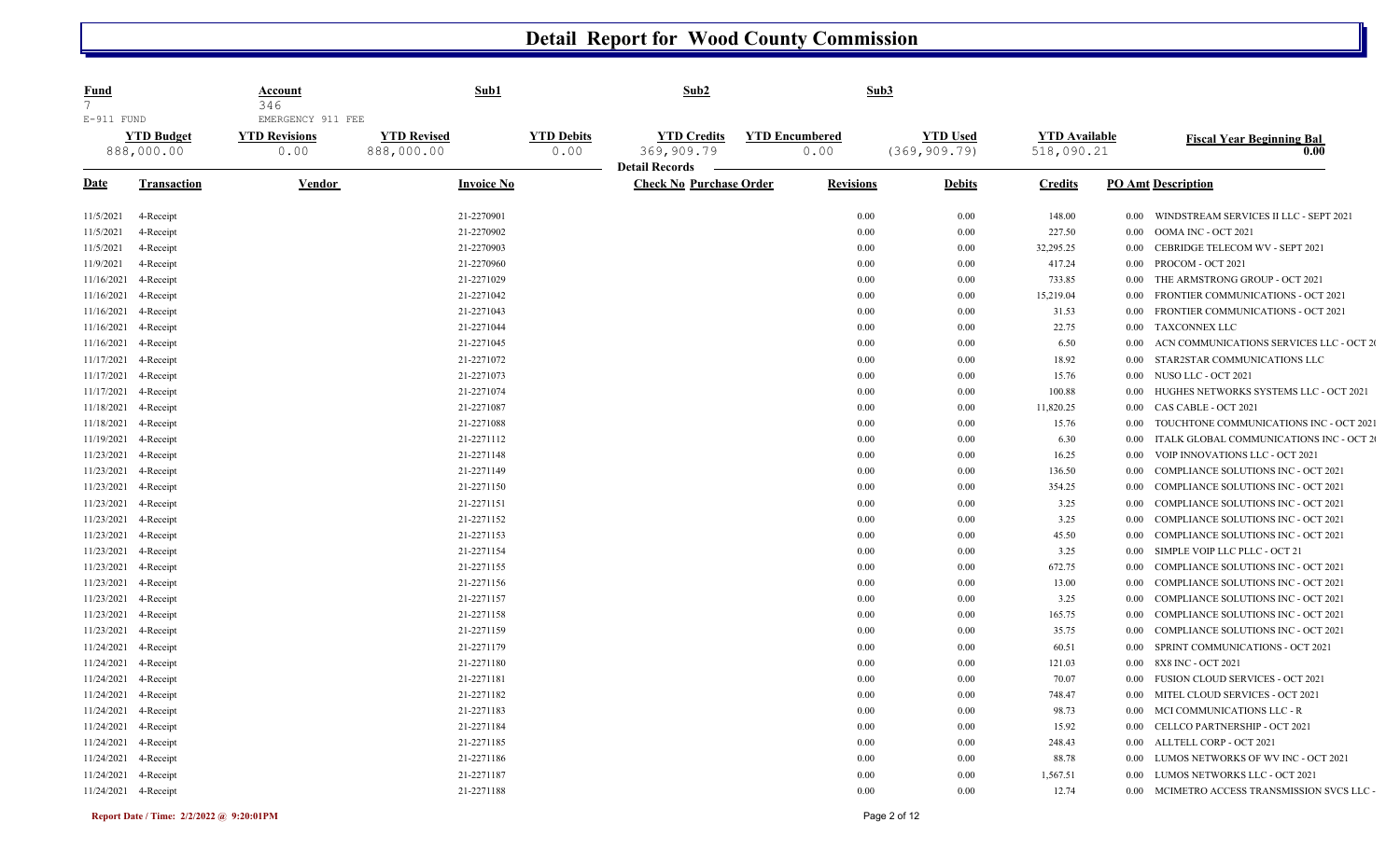|                                          |                                   |                                     |                                                         |                            | <b>Detail Report for Wood County Commission</b>      |                       |                  |                                  |                                    |          |                                          |      |            |
|------------------------------------------|-----------------------------------|-------------------------------------|---------------------------------------------------------|----------------------------|------------------------------------------------------|-----------------------|------------------|----------------------------------|------------------------------------|----------|------------------------------------------|------|------------|
|                                          | 11/24/2021 4-Receipt              |                                     | 21-2271189                                              |                            |                                                      |                       | 0.00             | $0.00\,$                         | 1,570.20                           |          | 0.00 AT&T CORP - OCT 2021                |      |            |
| 11/24/2021                               | 4-Receipt                         |                                     | 21-2271190                                              |                            |                                                      |                       | $0.00\,$         | 0.00                             | 557.37                             | $0.00\,$ | ADT CORPORATION - OCT 2021               |      |            |
| 11/24/2021                               | 4-Receipt                         |                                     | 21-2271191                                              |                            |                                                      |                       | $0.00\,$         | 0.00                             | 366.27                             | $0.00\,$ | <b>BANDWIDTH INC - OCT 2021</b>          |      |            |
| 11/24/2021                               | 4-Receipt                         |                                     | 21-2271192                                              |                            |                                                      |                       | 0.00             | 0.00                             | 82.81                              | 0.00     | CBTS TECHNOLOGY SOLUTIONS - OCT 2021     |      |            |
| 11/24/2021                               | 4-Receipt                         |                                     | 21-2271193                                              |                            |                                                      |                       | $0.00\,$         | 0.00                             | 113.75                             | 0.00     | AVALARA CLIENT TRUST - OCT 2021          |      |            |
| 11/24/2021                               | 4-Receipt                         |                                     | 21-2271194                                              |                            |                                                      |                       | $0.00\,$         | 0.00                             | 315.25                             | $0.00\,$ | LEVEL 3 COMMUNICATIONS LLC - OCT 2021    |      |            |
| 11/24/2021                               | 4-Receipt                         |                                     | 21-2271195                                              |                            |                                                      |                       | 0.00             | 0.00                             | 52.00                              | $0.00\,$ | CENTURYLINK COMMUNICATIONS LLC - OCT 2   |      |            |
| 11/29/2021                               | 4-Receipt                         |                                     | 21-2271211                                              |                            |                                                      |                       | $0.00\,$         | 0.00                             | 50.96                              | $0.00\,$ | COMCAST IP PHONE LLC - OCT 2021          |      |            |
| 11/29/2021                               | 4-Receipt                         |                                     | 21-2271212                                              |                            |                                                      |                       | $0.00\,$         | 0.00                             | 435.50                             | $0.00\,$ | AVALARA CLIENT TRUST - OCT 2021          |      |            |
| 11/29/2021                               | 4-Receipt                         |                                     | 21-2271213                                              |                            |                                                      |                       | $0.00\,$         | 0.00                             | 87.75                              | $0.00\,$ | SKYPE COMMUNICATIONS US - OCT 2021       |      |            |
| 11/29/2021                               | 4-Receipt                         |                                     | 21-2271214                                              |                            |                                                      |                       | $0.00\,$         | 0.00                             | 416.00                             | $0.00\,$ | VONAGE AMERICA - OCT 2021                |      |            |
| 11/29/2021                               | 4-Receipt                         |                                     | 21-2271215                                              |                            |                                                      |                       | $0.00\,$         | 0.00                             | 224.25                             | $0.00\,$ | VONAGE BUSINESS SOLUTIONS INC - OCT 2021 |      |            |
| 11/29/2021                               | 4-Receipt                         |                                     | 21-2271216                                              |                            |                                                      |                       | 0.00             | 0.00                             | 148.00                             | $0.00\,$ | WINDSTREAM SERVICES II LLC - OCT 2021    |      |            |
|                                          | 11/30/2021 4-Receipt              |                                     | 21-2271236                                              |                            |                                                      |                       | $0.00\,$         | 0.00                             | 211.25                             | $0.00\,$ | OOMA INC - OCT 2021                      |      |            |
|                                          |                                   |                                     |                                                         | 4-Receipt                  |                                                      |                       |                  |                                  | 70,195.83<br>70,195.83             |          | <b>Balance Period 5</b>                  |      | 369,909.79 |
| 7346381                                  |                                   |                                     | Totals For 7346                                         |                            |                                                      |                       |                  |                                  |                                    |          |                                          |      |            |
| <b>Fund</b><br>$7^{\circ}$               |                                   | <u>Account</u><br>346               | Sub1<br>381                                             |                            | Sub2                                                 |                       | Sub3             |                                  |                                    |          |                                          |      |            |
| E-911 FUND                               |                                   | EMERGENCY 911 FEE                   |                                                         | CHARGES TO OTHER ENTIITIES |                                                      |                       |                  |                                  |                                    |          |                                          |      |            |
|                                          | <b>YTD Budget</b>                 | <b>YTD Revisions</b>                | <b>YTD Revised</b>                                      | <b>YTD Debits</b>          | <b>YTD Credits</b>                                   | <b>YTD Encumbered</b> |                  | <b>YTD Used</b>                  | <b>YTD</b> Available               |          | <b>Fiscal Year Beginning Bal</b>         |      |            |
|                                          | 75,000.00                         | 0.00                                | 75,000.00                                               | 0.00                       | 31,250.00<br><b>Detail Records</b>                   |                       | 0.00             | (31, 250.00)                     | 43,750.00                          |          |                                          | 0.00 |            |
| <b>Date</b>                              | <b>Transaction</b>                | <b>Vendor</b>                       | <b>Invoice No</b>                                       |                            | <b>Check No Purchase Order</b>                       |                       | <b>Revisions</b> | <b>Debits</b>                    | <b>Credits</b>                     |          | <b>PO Amt Description</b>                |      |            |
|                                          | 11/23/2021 4-Receipt              |                                     | 21-2271147                                              |                            |                                                      |                       | 0.00             | 0.00                             | 6,250.00                           |          | 0.00 E911                                |      |            |
|                                          |                                   |                                     |                                                         | 4-Receipt                  |                                                      |                       |                  |                                  | 6,250.00                           |          |                                          |      |            |
|                                          |                                   |                                     | <b>Totals For</b> 7346381                               |                            |                                                      |                       |                  |                                  | 6,250.00                           |          | <b>Balance Period 5</b>                  |      | 31,250.00  |
| 7 3 4 6 9 1                              |                                   |                                     |                                                         |                            |                                                      |                       |                  |                                  |                                    |          |                                          |      |            |
| <u>Fund</u><br>$7^{\circ}$<br>E-911 FUND |                                   | Account<br>346<br>EMERGENCY 911 FEE | $\frac{\text{Sub1}}{\text{Sub2}}$<br>91<br>WIRELESS FEE |                            | Sub2                                                 |                       | Sub3             |                                  |                                    |          |                                          |      |            |
|                                          | <b>YTD Budget</b><br>1,548,000.00 | <b>YTD Revisions</b><br>0.00        | <b>YTD Revised</b><br>1,548,000.00                      | <b>YTD Debits</b><br>0.00  | <b>YTD Credits</b><br>811,595.49<br>Detail Records – | <b>YTD Encumbered</b> | 0.00             | <b>YTD Used</b><br>(811, 595.49) | <b>YTD</b> Available<br>736,404.51 |          | <b>Fiscal Year Beginning Bal</b>         | 0.00 |            |
| <u>Date</u>                              | <b>Transaction</b>                | <b>Vendor</b>                       | <b>Invoice No</b>                                       |                            | <b>Check No Purchase Order</b>                       |                       | <b>Revisions</b> | <b>Debits</b>                    | <b>Credits</b>                     |          | <b>PO Amt Description</b>                |      |            |
|                                          | 11/29/2021 4-Receipt              |                                     | 21-2271210                                              | 4-Receipt                  |                                                      |                       | 0.00             | $0.00\,$                         | 411,618.39<br>411,618.39           |          | 0.00 STATE OF WEST VIRGINIA              |      |            |
|                                          |                                   |                                     | <b>Totals For</b> 734691                                |                            |                                                      |                       |                  |                                  | 411,618.39                         |          | <b>Balance Period 5</b>                  |      | 811,595.49 |

**7 365**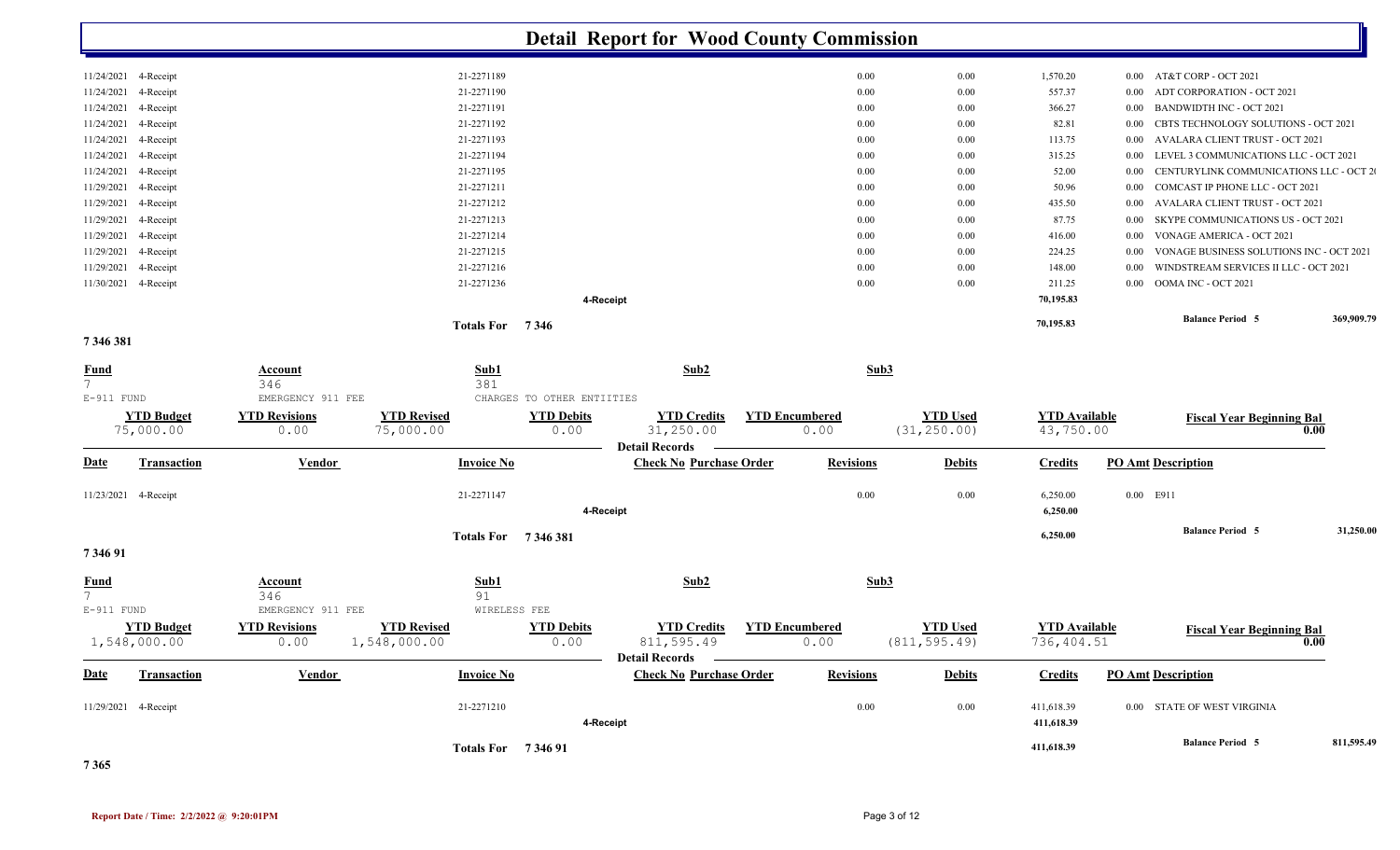| <b>Fund</b><br>$\overline{7}$<br>$E-911$ FUND  |                                    | Account<br>365<br>INTEREST EARNED   |                                           | Sub1                                | Sub2                                                     |                       | Sub3             |                             |                                  |                     |                                                                                  |        |
|------------------------------------------------|------------------------------------|-------------------------------------|-------------------------------------------|-------------------------------------|----------------------------------------------------------|-----------------------|------------------|-----------------------------|----------------------------------|---------------------|----------------------------------------------------------------------------------|--------|
|                                                | <b>YTD Budget</b><br>1,300.00      | <b>YTD Revisions</b><br>0.00        | <b>YTD Revised</b><br>1,300.00            | <b>YTD Debits</b><br>0.00           | <b>YTD Credits</b><br>247.56<br><b>Detail Records</b>    | <b>YTD Encumbered</b> | 0.00             | <b>YTD Used</b><br>(247.56) | <b>YTD Available</b><br>1,052.44 |                     | <b>Fiscal Year Beginning Bal</b>                                                 | 0.00   |
| <b>Date</b>                                    | <b>Transaction</b>                 | <b>Vendor</b>                       |                                           | <b>Invoice No</b>                   | <b>Check No Purchase Order</b>                           |                       | <b>Revisions</b> | <b>Debits</b>               | <b>Credits</b>                   |                     | <b>PO Amt Description</b>                                                        |        |
| 11/30/2021                                     | 4-Receipt                          |                                     |                                           | 21-2271261<br>4-Receipt             |                                                          |                       | 0.00             | 0.00                        | 32.89<br>32.89                   | $0.00\,$            | <b>WESBANCO - NOV 21</b>                                                         |        |
|                                                |                                    |                                     |                                           | Totals For 7365                     |                                                          |                       |                  |                             | 32.89                            |                     | <b>Balance Period 5</b>                                                          | 247.56 |
| 7401409999                                     |                                    |                                     |                                           |                                     |                                                          |                       |                  |                             |                                  |                     |                                                                                  |        |
| <b>Fund</b><br>$7\overline{ }$<br>$E-911$ FUND |                                    | Account<br>401<br>COUNTY COMMISSION |                                           | Sub1<br>40<br>CONTRACTURAL SERVICES | Sub <sub>2</sub><br>9999                                 | CREDIT CARD CLEARING  | Sub3             |                             |                                  |                     |                                                                                  |        |
|                                                | <b>YTD Budget</b><br>0.00          | <b>YTD Revisions</b><br>0.00        | <b>YTD Revised</b><br>0.00                | <b>YTD Debits</b><br>22,526.26      | <b>YTD Credits</b><br>22,526.26<br><b>Detail Records</b> | <b>YTD Encumbered</b> | 0.00             | <b>YTD Used</b><br>0.00     | <b>YTD</b> Available             | 0.00                | <b>Fiscal Year Beginning Bal</b>                                                 | 0.00   |
| <b>Date</b>                                    | <b>Transaction</b>                 | Vendor                              |                                           | <b>Invoice No</b>                   | <b>Check No Purchase Order</b>                           |                       | <b>Revisions</b> | <b>Debits</b>               | <b>Credits</b>                   |                     | <b>PO Amt Description</b>                                                        |        |
| 11/16/2021                                     | 2-Invoice                          | FIFTH THIRD BANK                    |                                           | 202111107                           | 8221                                                     |                       | $0.00\,$         | 6,237.99                    | 0.00                             |                     | 0.00 PURCHASE CARD                                                               |        |
|                                                |                                    |                                     |                                           | 2-Invoice                           |                                                          |                       |                  | 6,237.99                    |                                  |                     |                                                                                  |        |
| 11/16/2021                                     | 5-Journal Entry                    | <b>DUNKIN DONUTS</b>                |                                           | 20211110100001                      | 84990                                                    |                       | $0.00\,$         | 0.00                        | 37.16                            | (37.16)             | donuts for training class CAMILLE WALDRON-3730-                                  |        |
| 11/16/2021                                     | 5-Journal Entry                    | <b>FRONTIER</b>                     |                                           | 20211110078001                      |                                                          |                       | 0.00             | 0.00                        | 427.13                           | 0.00                | WOOD CO FINANCE-4019-FRONTIER COMM COI                                           |        |
| 11/16/2021                                     | 5-Journal Entry                    | <b>FRONTIER</b>                     |                                           | 20211110079001                      |                                                          |                       | 0.00             | 0.00                        | 4,224.62                         | $0.00\,$            | WOOD CO FINANCE-4019-FRONTIER COMM COI                                           |        |
| 11/16/2021                                     | 5-Journal Entry                    | <b>GALLS</b>                        |                                           | 20211110082001                      | 84960                                                    |                       | 0.00             | 0.00                        | 549.35                           | (549.35)            | job shirt, polos, taclite pro SS button-up shirts, 5-11 pan                      |        |
| 11/16/2021                                     | 5-Journal Entry                    | GALLS<br><b>MICROSOFT</b>           |                                           | 20211110101001                      | 84960<br>84848                                           |                       | 0.00<br>0.00     | 0.00<br>0.00                | 83.18                            | (83.18)             | job shirt, polos, taclite pro SS button-up shirts, 5-11 pan                      |        |
| 11/16/2021<br>11/16/2021                       | 5-Journal Entry<br>5-Journal Entry | <b>MICROSOFT</b>                    |                                           | 20211110033001<br>20211110038001    | 84848                                                    |                       | 0.00             | 0.00                        | 12.84<br>128.40                  | (12.84)<br>(128.40) | RENEW ANNUAL EMAIL SUBSCRIPTION FOR CA<br>RENEW ANNUAL EMAIL SUBSCRIPTION FOR CA |        |
| 11/16/2021                                     | 5-Journal Entry                    |                                     | PARKERSBURG NEWS & SENTINI 20211110093001 |                                     | 84845                                                    |                       | 0.00             | 0.00                        | 103.60                           | (103.60)            | 911 MEMORIAL WOOD CO FINANCE-4019-PARKE                                          |        |
| 11/16/2021                                     | 5-Journal Entry                    |                                     | PARKERSBURG NEWS & SENTINI 20211110094001 |                                     | 84845                                                    |                       | 0.00             | 0.00                        | 44.40                            |                     | (44.40) 911 MEMORIAL WOOD CO FINANCE-4019-MARIE                                  |        |
| 11/16/2021                                     | 5-Journal Entry                    |                                     | PARKERSBURG UTILITY BOARD 20211110041001  |                                     |                                                          |                       | 0.00             | 0.00                        | 94.90                            | 0.00                | BARBARA JOHNSTON-3722-PARKERSBURG UTI                                            |        |
| 11/16/2021                                     | 5-Journal Entry                    |                                     | PARKERSBURG UTILITY BOARD                 | 20211110046001                      |                                                          |                       | 0.00             | 0.00                        | 79.30                            | 0.00                | BARBARA JOHNSTON-3722-PARKERSBURG UTI                                            |        |
| 11/16/2021                                     | 5-Journal Entry                    | PI ENGINEERING                      |                                           | 20211110081001                      | 84851                                                    |                       | 0.00             | 0.00                        | 178.64                           | (178.64)            | TILT STANDS; SHIPPING CAMILLE WALDRON-37                                         |        |
| 11/16/2021                                     | 5-Journal Entry                    | <b>SAM'S CLUB</b>                   |                                           | 20211110084001                      | 84952                                                    |                       | 0.00             | 0.00                        | 131.60                           | (131.60)            | coffee, creamer, misc office supplies, candy for MCV C                           |        |
|                                                | 11/16/2021 5-Journal Entry         |                                     | WASTE MANAGEMENT OF WV IN 20211110040001  |                                     |                                                          |                       | 0.00             | 0.00                        | 142.87                           | $0.00\,$            | WOOD CO FINANCE-4019-WASTE MGMT WM EZ                                            |        |
|                                                |                                    |                                     |                                           |                                     | 5-Journal Entry                                          |                       |                  |                             | 6,237.99                         |                     |                                                                                  |        |
|                                                |                                    |                                     |                                           | Totals For 7401409999               |                                                          |                       |                  | 6,237.99                    | 6,237.99                         | (1,269.17)          | <b>Balance Period 5</b>                                                          | 0.00   |

**7 712 10 103**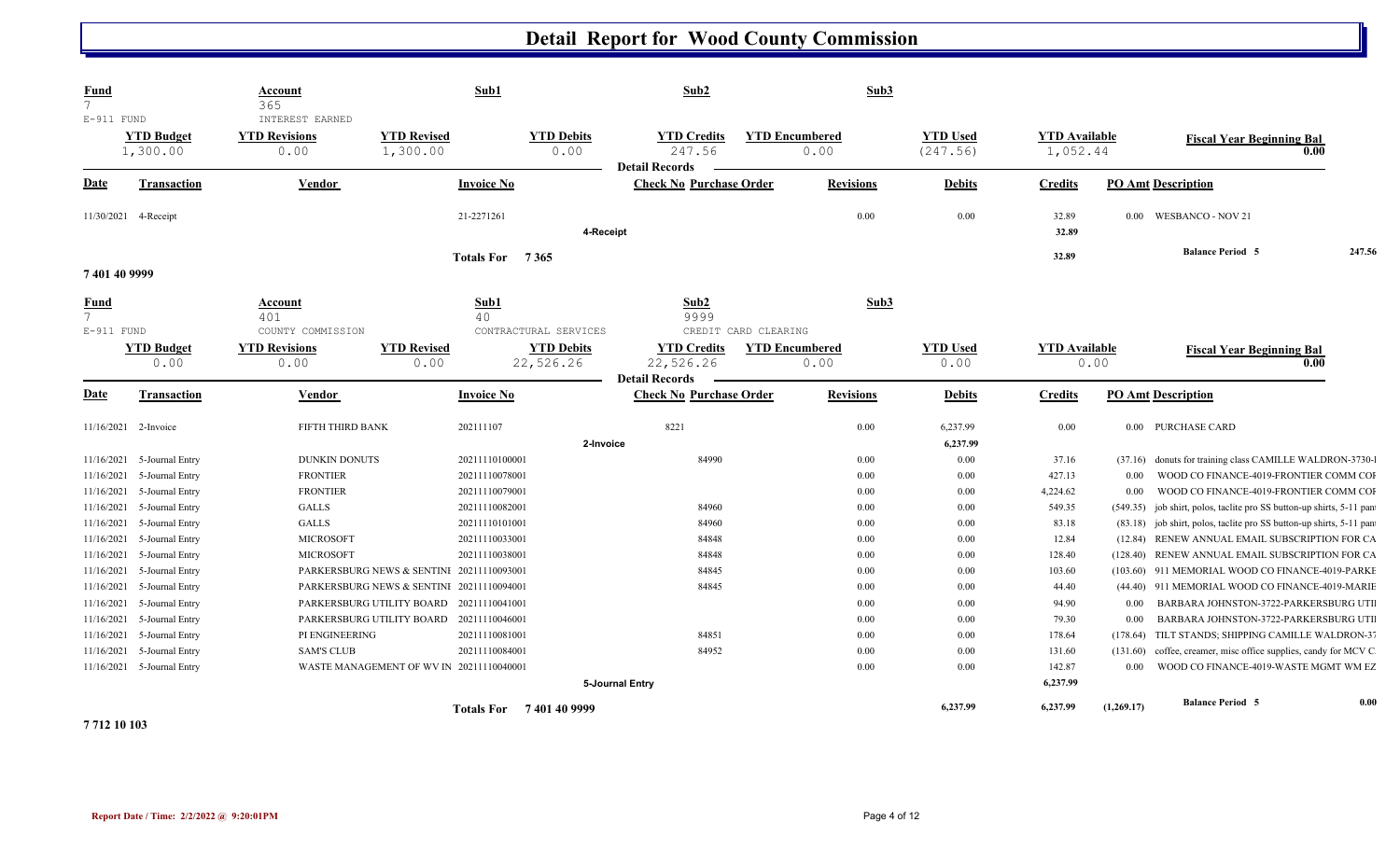| <b>Fund</b><br>$\overline{7}$                  |                                 | <b>Account</b><br>712                            |                                                            | Sub1<br>10                                          | Sub2<br>103                                             |                                            | Sub3             |                                     |                                    |                                                                          |      |            |
|------------------------------------------------|---------------------------------|--------------------------------------------------|------------------------------------------------------------|-----------------------------------------------------|---------------------------------------------------------|--------------------------------------------|------------------|-------------------------------------|------------------------------------|--------------------------------------------------------------------------|------|------------|
| $E-911$ FUND                                   | <b>YTD Budget</b><br>152,586.00 | COMM CTR/E 9-1-1<br><b>YTD Revisions</b><br>0.00 | <b>YTD Revised</b><br>152,586.00                           | PERSONAL SERVICES<br><b>YTD Debits</b><br>68,052.90 | <b>YTD Credits</b><br>0.00                              | SALARIES-DEPUTIES<br><b>YTD Encumbered</b> | 0.00             | <b>YTD Used</b><br>(68, 052.90)     | <b>YTD</b> Available<br>84,533.10  | <b>Fiscal Year Beginning Bal</b>                                         | 0.00 |            |
| Date                                           | <b>Transaction</b>              | <b>Vendor</b>                                    |                                                            | <b>Invoice No</b>                                   | <b>Detail Records</b><br><b>Check No Purchase Order</b> |                                            | <b>Revisions</b> | <b>Debits</b>                       | <b>Credits</b>                     | <b>PO Amt Description</b>                                                |      |            |
| 11/4/2021<br>11/30/2021                        | 2-Invoice<br>2-Invoice          |                                                  | <b>GENERAL COUNTY FUNDS</b><br>GENERAL COUNTY FUNDS        | 11042021A<br>11302021A                              | 8215<br>8240<br>2-Invoice                               |                                            | 0.00<br>0.00     | 13,610.58<br>13,610.58<br>27,221.16 | 0.00<br>0.00                       | $0.00$ SALARY<br>0.00 SALARY                                             |      |            |
| 7712 10 104                                    |                                 |                                                  |                                                            | Totals For 7712 10 103                              |                                                         |                                            |                  | 27,221.16                           |                                    | <b>Balance Period 5</b>                                                  |      | 68,052.90  |
| <b>Fund</b><br>$7\overline{ }$<br>$E-911$ FUND |                                 | Account<br>712<br>COMM CTR/E 9-1-1               |                                                            | Sub1<br>10<br>PERSONAL SERVICES                     | Sub2<br>104<br>SOCIAL SECURITY                          |                                            | Sub3             |                                     |                                    |                                                                          |      |            |
|                                                | <b>YTD Budget</b><br>102,136.00 | <b>YTD Revisions</b><br>0.00                     | <b>YTD Revised</b><br>102,136.00                           | <b>YTD Debits</b><br>38,521.59                      | <b>YTD Credits</b><br>0.00<br><b>Detail Records</b>     | <b>YTD Encumbered</b>                      | 0.00             | <b>YTD Used</b><br>(38, 521.59)     | <b>YTD Available</b><br>63, 614.41 | <b>Fiscal Year Beginning Bal</b>                                         | 0.00 |            |
| Date                                           | Transaction                     | Vendor                                           |                                                            | <b>Invoice No</b>                                   | <b>Check No Purchase Order</b>                          |                                            | <b>Revisions</b> | <b>Debits</b>                       | <b>Credits</b>                     | <b>PO Amt Description</b>                                                |      |            |
| 11/4/2021<br>11/30/2021                        | 2-Invoice<br>2-Invoice          |                                                  | GENERAL COUNTY FUNDS<br><b>GENERAL COUNTY FUNDS</b>        | 11042021A<br>11302021A                              | 8215<br>8240<br>2-Invoice                               |                                            | 0.00<br>0.00     | 7,242.20<br>7,773.10<br>15,015.30   | 0.00<br>0.00                       | <b>SOCIAL SECURITY</b><br>$0.00\,$<br><b>SOCIAL SECURITY</b><br>$0.00\,$ |      |            |
| 7712 10 105                                    |                                 |                                                  |                                                            | <b>Totals For</b> 7712 10 104                       |                                                         |                                            |                  | 15,015.30                           |                                    | <b>Balance Period 5</b>                                                  |      | 38,521.59  |
| <b>Fund</b><br>7 <sup>7</sup><br>$E-911$ FUND  |                                 | <b>Account</b><br>712<br>COMM CTR/E 9-1-1        |                                                            | Sub1<br>10<br>PERSONAL SERVICES                     | Sub2<br>105                                             | INSURANCE PREMIUM                          | Sub3             |                                     |                                    |                                                                          |      |            |
|                                                | <b>YTD Budget</b><br>445,336.00 | <b>YTD Revisions</b><br>0.00                     | <b>YTD Revised</b><br>445,336.00                           | <b>YTD Debits</b><br>143,616.02                     | <b>YTD Credits</b><br>0.00<br><b>Detail Records</b>     | <b>YTD Encumbered</b>                      | 0.00             | <b>YTD Used</b><br>(143, 616.02)    | <b>YTD Available</b><br>301,719.98 | <b>Fiscal Year Beginning Bal</b>                                         | 0.00 |            |
| <b>Date</b>                                    | Transaction                     | Vendor                                           |                                                            | <b>Invoice No</b>                                   | <b>Check No Purchase Order</b>                          |                                            | <b>Revisions</b> | <b>Debits</b>                       | <b>Credits</b>                     | <b>PO Amt Description</b>                                                |      |            |
| 11/4/2021<br>11/30/2021                        | 2-Invoice<br>2-Invoice          |                                                  | <b>GENERAL COUNTY FUNDS</b><br><b>GENERAL COUNTY FUNDS</b> | 11042021A<br>11302021A                              | 8215<br>8240<br>2-Invoice                               |                                            | 0.00<br>0.00     | 32,610.04<br>6,967.84<br>39,577.88  | 0.00<br>0.00                       | HEALTH INSURANCE<br>$0.00\,$<br><b>HEALTH INSURANCE</b><br>$0.00\,$      |      |            |
| _________                                      |                                 |                                                  |                                                            | <b>Totals For</b> 7712 10 105                       |                                                         |                                            |                  | 39,577.88                           |                                    | <b>Balance Period 5</b>                                                  |      | 143,616.02 |

**7 712 10 106**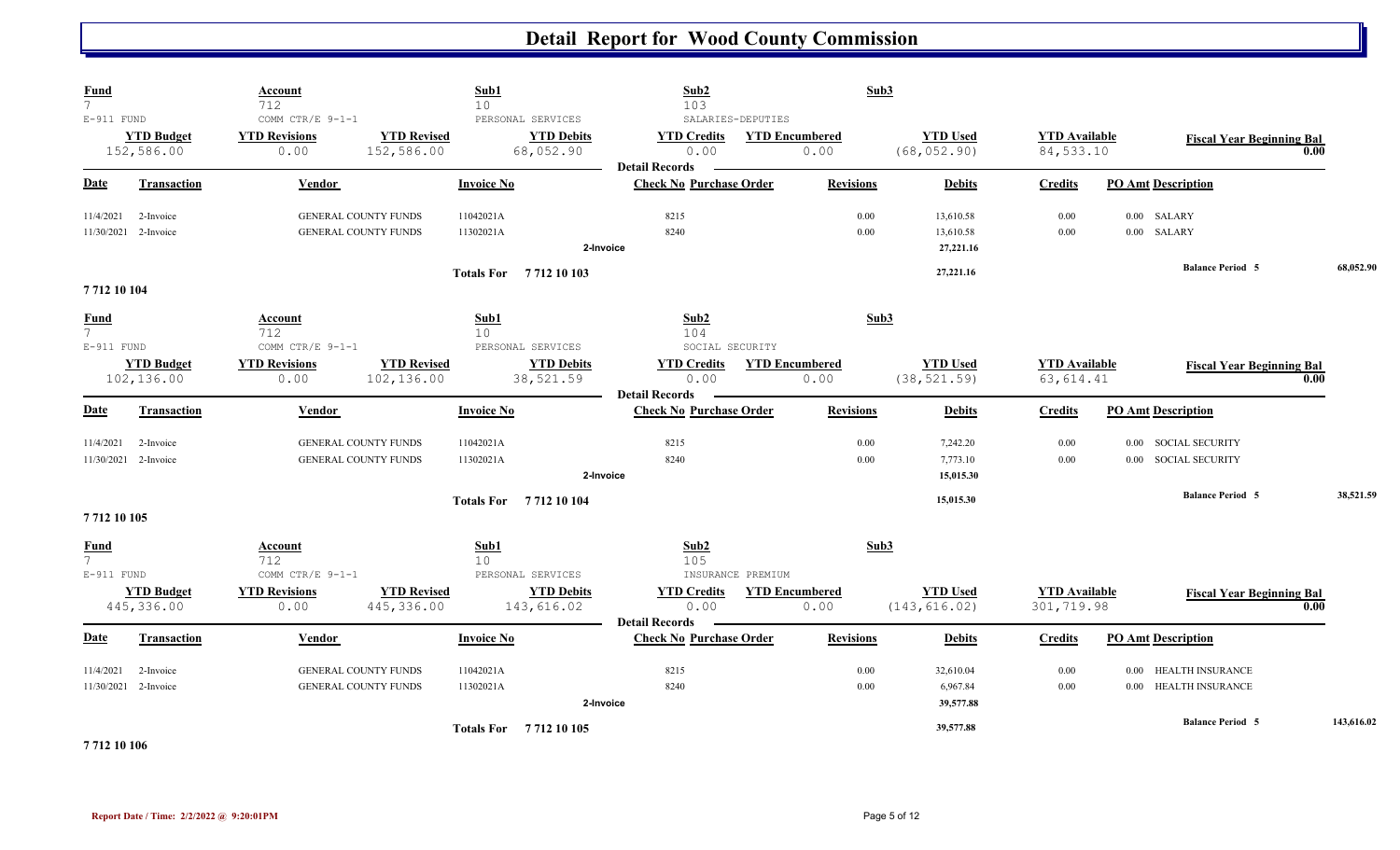| <b>Fund</b><br>$\overline{7}$                 |                                   | Account<br>712                                             | Sub1<br>10                       |                                                     | Sub2<br>106                                                       |                       | Sub3             |                                    |                                    |                                              |                                          |           |
|-----------------------------------------------|-----------------------------------|------------------------------------------------------------|----------------------------------|-----------------------------------------------------|-------------------------------------------------------------------|-----------------------|------------------|------------------------------------|------------------------------------|----------------------------------------------|------------------------------------------|-----------|
| $E-911$ FUND                                  | <b>YTD Budget</b><br>126,800.00   | COMM CTR/E 9-1-1<br><b>YTD Revisions</b><br>0.00           | <b>YTD Revised</b><br>126,800.00 | PERSONAL SERVICES<br><b>YTD Debits</b><br>51,371.03 | RETIREMENT<br><b>YTD Credits</b><br>0.00<br><b>Detail Records</b> | <b>YTD Encumbered</b> | 0.00             | <b>YTD Used</b><br>(51, 371.03)    | <b>YTD</b> Available<br>75,428.97  |                                              | <b>Fiscal Year Beginning Bal</b><br>0.00 |           |
| Date                                          | <b>Transaction</b>                | Vendor                                                     | <b>Invoice No</b>                |                                                     | <b>Check No Purchase Order</b>                                    |                       | <b>Revisions</b> | <b>Debits</b>                      | <b>Credits</b>                     | <b>PO Amt Description</b>                    |                                          |           |
| 11/4/2021                                     | 2-Invoice<br>11/30/2021 2-Invoice | GENERAL COUNTY FUNDS<br><b>GENERAL COUNTY FUNDS</b>        | 11042021A<br>11302021A           |                                                     | 8215<br>8240<br>2-Invoice                                         |                       | 0.00<br>0.00     | 9,922.18<br>10,212.24<br>20,134.42 | 0.00<br>0.00                       | 0.00 RETIREMENT<br>0.00 RETIREMENT           |                                          |           |
| 771210108                                     |                                   |                                                            |                                  | Totals For 7712 10 106                              |                                                                   |                       |                  | 20,134.42                          |                                    | <b>Balance Period 5</b>                      |                                          | 51,371.03 |
| <b>Fund</b><br>$\overline{7}$<br>$E-911$ FUND |                                   | Account<br>712<br>COMM CTR/E 9-1-1                         | Sub1<br>10 <sup>°</sup>          | PERSONAL SERVICES                                   | Sub2<br>108<br>OVERTIME                                           |                       | Sub3             |                                    |                                    |                                              |                                          |           |
|                                               | <b>YTD Budget</b><br>90,000.00    | <b>YTD Revisions</b><br>0.00                               | <b>YTD Revised</b><br>90,000.00  | <b>YTD Debits</b><br>34,805.35                      | <b>YTD Credits</b><br>0.00<br><b>Detail Records</b>               | <b>YTD Encumbered</b> | 0.00             | <b>YTD Used</b><br>(34, 805.35)    | <b>YTD Available</b><br>55, 194.65 |                                              | <b>Fiscal Year Beginning Bal</b><br>0.00 |           |
| Date                                          | <b>Transaction</b>                | Vendor                                                     | <b>Invoice No</b>                |                                                     | <b>Check No Purchase Order</b>                                    |                       | <b>Revisions</b> | <b>Debits</b>                      | <b>Credits</b>                     | <b>PO Amt Description</b>                    |                                          |           |
| 11/4/2021<br>11/30/2021                       | 2-Invoice<br>2-Invoice            | GENERAL COUNTY FUNDS<br>GENERAL COUNTY FUNDS               | 11042021A<br>11302021A           |                                                     | 8215<br>8240<br>2-Invoice                                         |                       | 0.00<br>0.00     | 4,532.73<br>7,044.83<br>11,577.56  | 0.00<br>0.00                       | <b>OVERTIME</b><br>$0.00\,$<br>0.00 OVERTIME |                                          |           |
| 7712 10 109                                   |                                   |                                                            |                                  | Totals For 7712 10 108                              |                                                                   |                       |                  | 11,577.56                          |                                    | <b>Balance Period 5</b>                      |                                          | 34,805.35 |
| <b>Fund</b><br>7 <sup>1</sup><br>$E-911$ FUND |                                   | Account<br>712<br>COMM CTR/E $9-1-1$                       | Sub1<br>10 <sup>°</sup>          | PERSONAL SERVICES                                   | Sub2<br>109<br>EXTRA HELP                                         |                       | Sub3             |                                    |                                    |                                              |                                          |           |
|                                               | <b>YTD Budget</b><br>67,116.00    | <b>YTD Revisions</b><br>0.00                               | <b>YTD Revised</b><br>67,116.00  | <b>YTD Debits</b><br>24,809.94                      | <b>YTD Credits</b><br>0.00                                        | <b>YTD Encumbered</b> | 0.00             | <b>YTD Used</b><br>(24, 809.94)    | <b>YTD</b> Available<br>42,306.06  |                                              | <b>Fiscal Year Beginning Bal</b><br>0.00 |           |
| <b>Date</b>                                   | <b>Transaction</b>                | <b>Vendor</b>                                              | <b>Invoice No</b>                |                                                     | <b>Detail Records</b><br><b>Check No Purchase Order</b>           |                       | <b>Revisions</b> | <b>Debits</b>                      | <b>Credits</b>                     | <b>PO Amt Description</b>                    |                                          |           |
| 11/4/2021<br>11/30/2021                       | 2-Invoice<br>2-Invoice            | <b>GENERAL COUNTY FUNDS</b><br><b>GENERAL COUNTY FUNDS</b> | 11042021A<br>11302021A           |                                                     | 8215<br>8240<br>2-Invoice                                         |                       | 0.00<br>0.00     | 1,294.62<br>2,297.59<br>3,592.21   | 0.00<br>0.00                       | EXTRA HELP<br>$0.00\,$<br>0.00 EXTRA HELP    |                                          |           |
|                                               |                                   |                                                            |                                  | Totals For 7712 10 109                              |                                                                   |                       |                  | 3,592.21                           |                                    | <b>Balance Period 5</b>                      |                                          | 24,809.94 |

**7 712 10 184**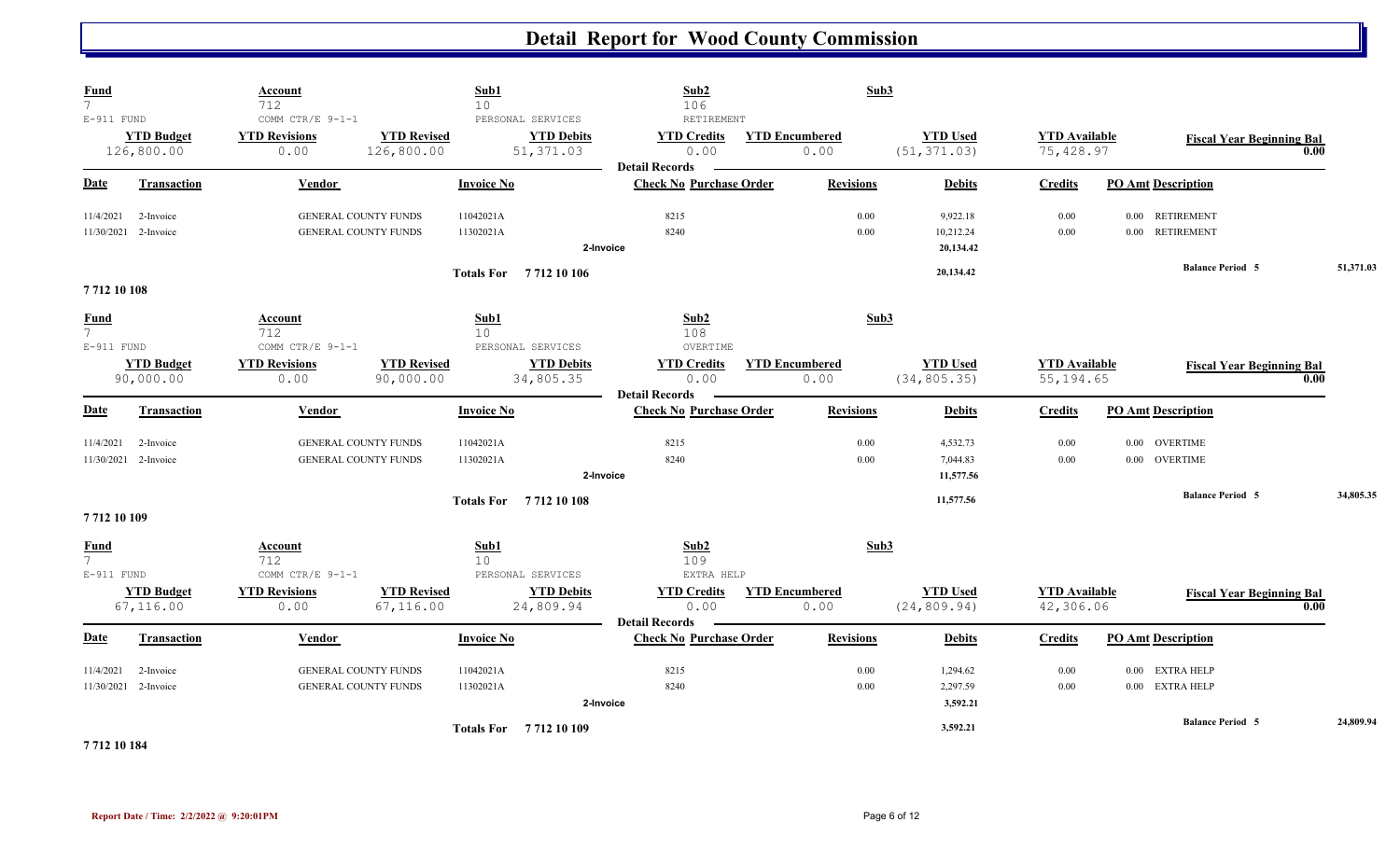| <b>Fund</b><br>$\overline{7}$ |                            | <b>Account</b><br>712       |                    | Sub1<br>10 <sup>°</sup>       |                 | Sub2<br>184                                             |                       | Sub3            |                      |          |                                        |            |
|-------------------------------|----------------------------|-----------------------------|--------------------|-------------------------------|-----------------|---------------------------------------------------------|-----------------------|-----------------|----------------------|----------|----------------------------------------|------------|
| E-911 FUND                    |                            | COMM CTR/E 9-1-1            |                    | PERSONAL SERVICES             |                 | <b>DISPATCHERS</b>                                      |                       |                 |                      |          |                                        |            |
|                               | <b>YTD Budget</b>          | <b>YTD Revisions</b>        | <b>YTD Revised</b> | <b>YTD Debits</b>             |                 | <b>YTD Credits</b>                                      | <b>YTD Encumbered</b> | <b>YTD Used</b> | <b>YTD</b> Available |          | <b>Fiscal Year Beginning Bal</b>       |            |
|                               | 965, 411.00                | 0.00                        | 965, 411.00        | 381,583.18                    |                 | 0.00                                                    | 0.00                  | (381, 583.18)   | 583,827.82           |          |                                        | 0.00       |
|                               |                            |                             |                    |                               |                 | <b>Detail Records</b>                                   |                       |                 |                      |          |                                        |            |
| Date                          | <b>Transaction</b>         | Vendor                      |                    | <b>Invoice No</b>             |                 | <b>Check No Purchase Order</b>                          | <b>Revisions</b>      | <b>Debits</b>   | <b>Credits</b>       |          | <b>PO Amt Description</b>              |            |
| 11/4/2021                     | 2-Invoice                  | GENERAL COUNTY FUNDS        |                    | 11042021A                     |                 | 8215                                                    | 0.00                  | 75,652.92       | 0.00                 |          | 0.00 DISPATCHERS                       |            |
| 11/4/2021                     | 2-Invoice                  | GENERAL COUNTY FUNDS        |                    | 11042021A                     |                 | 8215                                                    | 0.00                  | 4,908.11        | 0.00                 | $0.00\,$ | <b>HOLIDAY PAY</b>                     |            |
| 11/30/2021                    | 2-Invoice                  | GENERAL COUNTY FUNDS        |                    | 11302021A                     |                 | 8240                                                    | 0.00                  | 75,088.58       | 0.00                 | $0.00\,$ | <b>DISPATCHERS</b>                     |            |
|                               |                            |                             |                    |                               | 2-Invoice       |                                                         |                       | 155,649.61      |                      |          |                                        |            |
|                               |                            |                             |                    | <b>Totals For</b> 7712 10 184 |                 |                                                         |                       | 155,649.61      |                      |          | <b>Balance Period 5</b>                | 381,583.18 |
| 7712 10 185                   |                            |                             |                    |                               |                 |                                                         |                       |                 |                      |          |                                        |            |
| <b>Fund</b><br>7 <sup>7</sup> |                            | Account<br>712              |                    | Sub1<br>10 <sup>°</sup>       |                 | Sub2<br>185                                             |                       | Sub3            |                      |          |                                        |            |
| $E-911$ FUND                  |                            | COMM CTR/E 9-1-1            |                    | PERSONAL SERVICES             |                 | HOLIDAY PAY                                             |                       |                 |                      |          |                                        |            |
|                               | <b>YTD Budget</b>          | <b>YTD Revisions</b>        | <b>YTD Revised</b> | <b>YTD Debits</b>             |                 | <b>YTD Credits</b>                                      | <b>YTD Encumbered</b> | <b>YTD Used</b> | <b>YTD</b> Available |          | <b>Fiscal Year Beginning Bal</b>       |            |
|                               | 60,000.00                  | 0.00                        | 60,000.00          | 17,573.96                     |                 | 0.00                                                    | 0.00                  | (17, 573.96)    | 42, 426.04           |          |                                        | 0.00       |
| <b>Date</b>                   | <b>Transaction</b>         | Vendor                      |                    | <b>Invoice No</b>             |                 | <b>Detail Records</b><br><b>Check No Purchase Order</b> | <b>Revisions</b>      | <b>Debits</b>   | <b>Credits</b>       |          | <b>PO Amt Description</b>              |            |
|                               |                            |                             |                    |                               |                 |                                                         |                       |                 |                      |          |                                        |            |
| 11/30/2021 2-Invoice          |                            | <b>GENERAL COUNTY FUNDS</b> |                    | 11302021A                     |                 | 8240                                                    | 0.00                  | 5,384.47        | 0.00                 |          | 0.00 HOLIDAY PAY                       |            |
|                               |                            |                             |                    |                               | 2-Invoice       |                                                         |                       | 5,384.47        |                      |          |                                        |            |
|                               |                            |                             |                    | <b>Totals For</b> 7712 10 185 |                 |                                                         |                       | 5,384.47        |                      |          | <b>Balance Period 5</b>                | 17,573.96  |
| 7712 40 211                   |                            |                             |                    |                               |                 |                                                         |                       |                 |                      |          |                                        |            |
| <b>Fund</b>                   |                            | Account                     |                    | Sub1                          |                 | Sub2                                                    |                       | Sub3            |                      |          |                                        |            |
| 7 <sup>7</sup>                |                            | 712                         |                    | 40                            |                 | 211                                                     |                       |                 |                      |          |                                        |            |
| $E-911$ FUND                  |                            | COMM CTR/E 9-1-1            |                    | CONTRACTURAL SERVICES         |                 | TELEPHONES                                              |                       |                 |                      |          |                                        |            |
|                               | <b>YTD Budget</b>          | <b>YTD Revisions</b>        | <b>YTD Revised</b> | <b>YTD Debits</b>             |                 | <b>YTD</b> Credits                                      | <b>YTD Encumbered</b> | <b>YTD Used</b> | <b>YTD Available</b> |          | <b>Fiscal Year Beginning Bal</b>       |            |
|                               | 75,000.00                  | 0.00                        | 75,000.00          | 12,075.00                     |                 | 0.00                                                    | 0.00                  | (12, 075.00)    | 62,925.00            |          |                                        | 0.00       |
|                               |                            |                             |                    |                               |                 | <b>Detail Records</b>                                   |                       |                 |                      |          |                                        |            |
| Date                          | <b>Transaction</b>         | Vendor                      |                    | <b>Invoice No</b>             |                 | <b>Check No Purchase Order</b>                          | <b>Revisions</b>      | <b>Debits</b>   | <b>Credits</b>       |          | <b>PO Amt Description</b>              |            |
| 11/16/2021                    | 2-Invoice                  | <b>VERIZON WIRELESS</b>     |                    | 9891616020                    |                 | 8225                                                    | 0.00                  | 130.06          | 0.00                 |          | 0.00 ACCT NO 221938858-00001           |            |
| 11/23/2021                    | 2-Invoice                  | AT&T MOBILITY               |                    | 11282021A                     |                 | 8228                                                    | 0.00                  | 532.66          | 0.00                 | $0.00\,$ | ACCT NO 287283648718                   |            |
|                               |                            |                             |                    |                               | 2-Invoice       |                                                         |                       | 662.72          |                      |          |                                        |            |
| 11/16/2021                    | 5-Journal Entry            | <b>FRONTIER</b>             |                    | 20211110078001                |                 |                                                         | 0.00                  | 427.13          | 0.00                 | 0.00     | WOOD CO FINANCE-4019-FRONTIER COMM COF |            |
|                               | 11/16/2021 5-Journal Entry | <b>FRONTIER</b>             |                    | 20211110079001                |                 |                                                         | 0.00                  | 4,224.62        | 0.00                 | 0.00     | WOOD CO FINANCE-4019-FRONTIER COMM COI |            |
|                               |                            |                             |                    |                               | 5-Journal Entry |                                                         |                       | 4,651.75        |                      |          |                                        |            |
|                               |                            |                             |                    |                               |                 |                                                         |                       | 5,314.47        |                      |          | <b>Balance Period 5</b>                | 12,075.00  |
|                               | .                          |                             |                    | <b>Totals For</b> 771240211   |                 |                                                         |                       |                 |                      |          |                                        |            |

#### **7 712 40 213 1314**

**Report Date / Time: 2/2/2022 @ 9:20:01PM** Page 7 of 12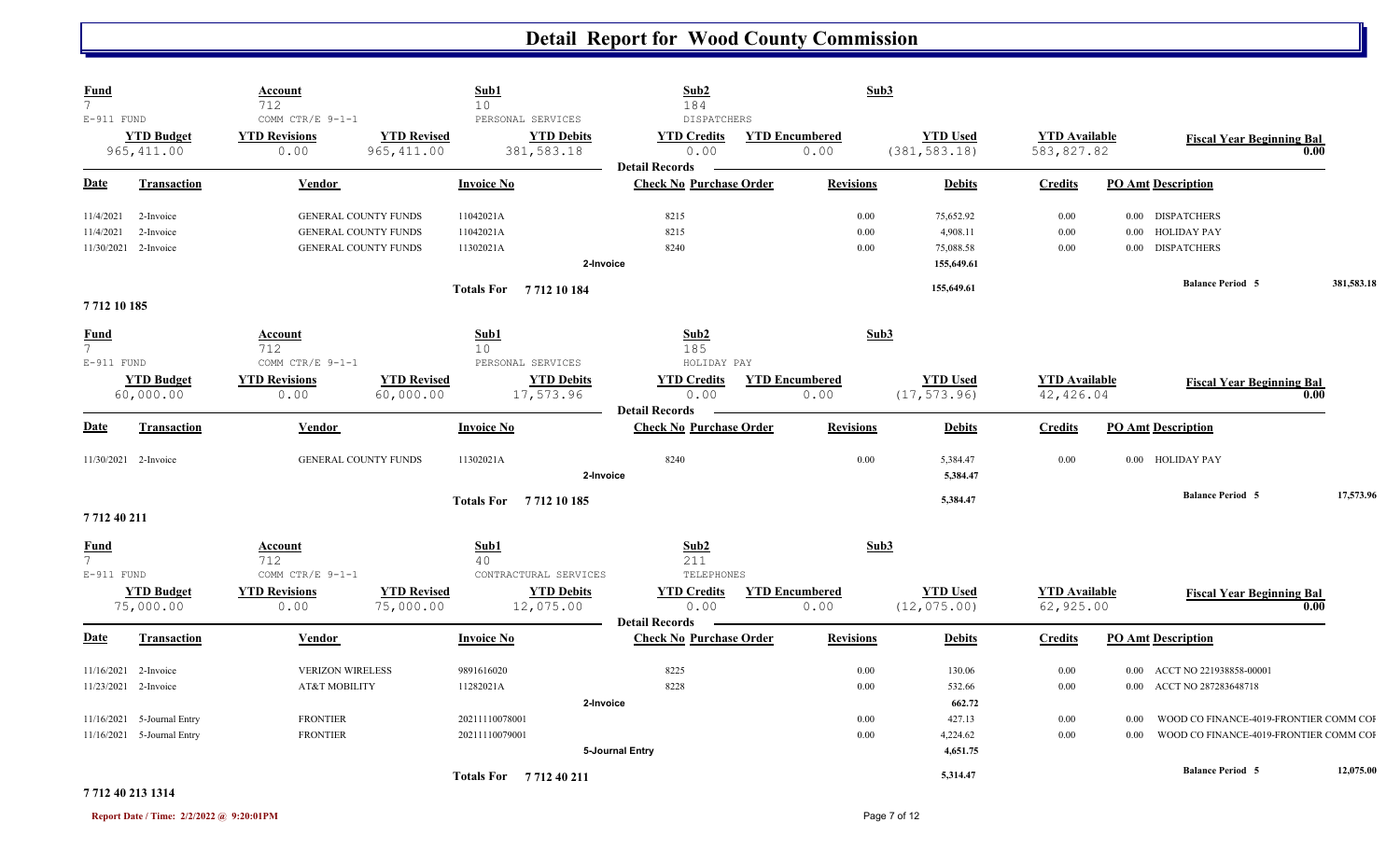| <b>Fund</b><br>$7\overline{ }$ |                      | <b>Account</b><br>712       |                    | Sub1<br>40        |                            | Sub2<br>213                                             |                       |                  | Sub3<br>1314   |                   |                      |          |                                                    |           |
|--------------------------------|----------------------|-----------------------------|--------------------|-------------------|----------------------------|---------------------------------------------------------|-----------------------|------------------|----------------|-------------------|----------------------|----------|----------------------------------------------------|-----------|
| E-911 FUND                     |                      | COMM CTR/E 9-1-1            |                    |                   | CONTRACTURAL SERVICES      | UTILITIES                                               |                       |                  | GAS E-911 BLDG |                   |                      |          |                                                    |           |
|                                | <b>YTD Budget</b>    | <b>YTD Revisions</b>        | <b>YTD Revised</b> |                   | <b>YTD Debits</b>          | <b>YTD Credits</b>                                      | <b>YTD Encumbered</b> |                  |                | <b>YTD Used</b>   | <b>YTD Available</b> |          | <b>Fiscal Year Beginning Bal</b>                   |           |
|                                | 2,200.00             | 0.00                        | 2,200.00           |                   | 841.15                     | 0.00                                                    |                       | 0.00             |                | (841.15)          | 1,358.85             |          | 0.00                                               |           |
| Date                           | <b>Transaction</b>   | Vendor                      |                    | <b>Invoice No</b> |                            | <b>Detail Records</b><br><b>Check No Purchase Order</b> |                       | <b>Revisions</b> |                | <b>Debits</b>     | <b>Credits</b>       |          | <b>PO Amt Description</b>                          |           |
|                                | 11/23/2021 2-Invoice | <b>DOMINION HOPE</b>        |                    | 11302021          |                            | 8231                                                    |                       | 0.00             |                | 44.16             | 0.00                 |          | 0.00 ACCT NO 2 1800 0665 3628                      |           |
| 11/23/2021                     | 2-Invoice            | <b>DOMINION HOPE</b>        |                    | 11302021          |                            | 8231                                                    |                       | 0.00             |                | 51.59             | 0.00                 | 0.00     | ACCT NO 2 5000 0098 4274                           |           |
|                                | 11/23/2021 2-Invoice | <b>DOMINION HOPE</b>        |                    | 11302021          |                            | 8231                                                    |                       | $0.00\,$         |                | 66.64             | 0.00                 | $0.00\,$ | ACCT NO 2 1800 1624 0131                           |           |
|                                |                      |                             |                    |                   | 2-Invoice                  |                                                         |                       |                  |                | 162.39            |                      |          |                                                    |           |
|                                | 7 712 40 213 1325    |                             |                    |                   | Totals For 771240 213 1314 |                                                         |                       |                  |                | 162.39            |                      |          | <b>Balance Period 5</b>                            | 841.15    |
| Fund<br>$7\overline{ }$        |                      | Account<br>712              |                    | Sub1<br>40        |                            | Sub2<br>213                                             |                       |                  | Sub3<br>1325   |                   |                      |          |                                                    |           |
| E-911 FUND                     |                      | COMM CTR/E 9-1-1            |                    |                   | CONTRACTURAL SERVICES      | UTILITIES                                               |                       |                  |                | ELECT. E-911 BLDG |                      |          |                                                    |           |
|                                | <b>YTD Budget</b>    | <b>YTD Revisions</b>        | <b>YTD Revised</b> |                   | <b>YTD Debits</b>          | <b>YTD Credits</b>                                      | <b>YTD Encumbered</b> |                  |                | <b>YTD Used</b>   | <b>YTD</b> Available |          |                                                    |           |
|                                | 17,000.00            | 0.00                        | 17,000.00          |                   | 11,538.68                  | 0.00                                                    |                       | 0.00             |                | (11, 538.68)      | 5,461.32             |          | <b>Fiscal Year Beginning Bal</b><br>0.00           |           |
|                                |                      |                             |                    |                   |                            | <b>Detail Records</b>                                   |                       |                  |                |                   |                      |          |                                                    |           |
| Date                           | <b>Transaction</b>   | Vendor                      |                    | <b>Invoice No</b> |                            | <b>Check No Purchase Order</b>                          |                       | <b>Revisions</b> |                | <b>Debits</b>     | <b>Credits</b>       |          | <b>PO Amt Description</b>                          |           |
| 11/4/2021                      | 2-Invoice            | GENERAL COUNTY FUNDS        |                    | 11042021A         |                            | 8215                                                    |                       | 0.00             |                | 2,185.33          | 0.00                 |          | 0.00 UTILITIES MON POWER                           |           |
|                                | 11/30/2021 2-Invoice | <b>GENERAL COUNTY FUNDS</b> |                    | 11302021A         |                            | 8240                                                    |                       | 0.00             |                | 2,272.03          | 0.00                 |          | 0.00 UTILITIES MON POWER                           |           |
|                                |                      |                             |                    |                   | 2-Invoice                  |                                                         |                       |                  |                | 4,457.36          |                      |          |                                                    |           |
|                                |                      |                             |                    |                   | Totals For 7712402131325   |                                                         |                       |                  |                | 4,457.36          |                      |          | <b>Balance Period 5</b>                            | 11,538.68 |
|                                | 7712 40 216 1612     |                             |                    |                   |                            |                                                         |                       |                  |                |                   |                      |          |                                                    |           |
| <b>Fund</b><br>$7^{\circ}$     |                      | Account<br>712              |                    | Sub1<br>40        |                            | Sub2<br>216                                             |                       |                  | Sub3<br>1612   |                   |                      |          |                                                    |           |
| E-911 FUND                     |                      | COMM CTR/E 9-1-1            |                    |                   | CONTRACTURAL SERVICES      | M&R -EQUIPMENT                                          |                       |                  | E-911          |                   |                      |          |                                                    |           |
|                                | <b>YTD Budget</b>    | <b>YTD Revisions</b>        | <b>YTD Revised</b> |                   | <b>YTD Debits</b>          | <b>YTD Credits</b>                                      | <b>YTD Encumbered</b> |                  |                | <b>YTD Used</b>   | <b>YTD</b> Available |          | <b>Fiscal Year Beginning Bal</b>                   |           |
|                                | 65,000.00            | 0.00                        | 65,000.00          |                   | 15,432.89                  | 0.00<br><b>Detail Records</b>                           | 10,527.58             |                  |                | (15, 432.89)      | 39,039.53            |          | 0.00                                               |           |
| Date                           | <b>Transaction</b>   | Vendor                      |                    | <b>Invoice No</b> |                            | <b>Check No Purchase Order</b>                          |                       | <b>Revisions</b> |                | <b>Debits</b>     | <b>Credits</b>       |          | <b>PO Amt Description</b>                          |           |
| 11/8/2021                      | 1-Purchase Order     | <b>TELCONN</b>              |                    |                   |                            | 85064                                                   |                       | 0.00             |                | 0.00              | 0.00                 |          | 276.00 MATERIALS PINE RIDGE                        |           |
| 11/8/2021                      | 1-Purchase Order     | <b>TELCONN</b>              |                    |                   |                            | 85065                                                   |                       | 0.00             |                | 0.00              | 0.00                 |          | 345.00 MATERIALS                                   |           |
| 11/15/2021                     | 1-Purchase Order     | CALL ONE                    |                    |                   |                            | 85067                                                   |                       | 0.00             |                | 0.00              | 0.00                 |          | 78.00 PLANTRONICS SUPERVISOR Y TRAINING CABLI      |           |
| 11/18/2021                     | 1-Purchase Order     | LOWE'S COMPANIES, INC.      |                    |                   |                            | 85105                                                   |                       | 0.00             |                | 0.00              | 0.00                 | 350.00   | H/D EXT CORD, RECHARGEABLE BATTERY FOR             |           |
| 11/18/2021                     | 1-Purchase Order     | <b>OVERHEAD DOOR</b>        |                    |                   |                            | 85101                                                   |                       | 0.00             |                | 0.00              | 0.00                 | 1,137.00 | REPLACE GARAGE DOOR PANEL & STRUTS                 |           |
| 11/22/2021                     | 1-Purchase Order     | TESSCO TECHNOLOGIES         |                    |                   |                            | 85121                                                   |                       | 0.00             |                | 0.00              | 0.00                 |          | 2,800.00 POLY PHASER, JUMPERS, DIN ADAPTERS FOR PI |           |
|                                |                      |                             |                    |                   |                            | 1-Purchase Order                                        |                       |                  |                |                   |                      |          |                                                    |           |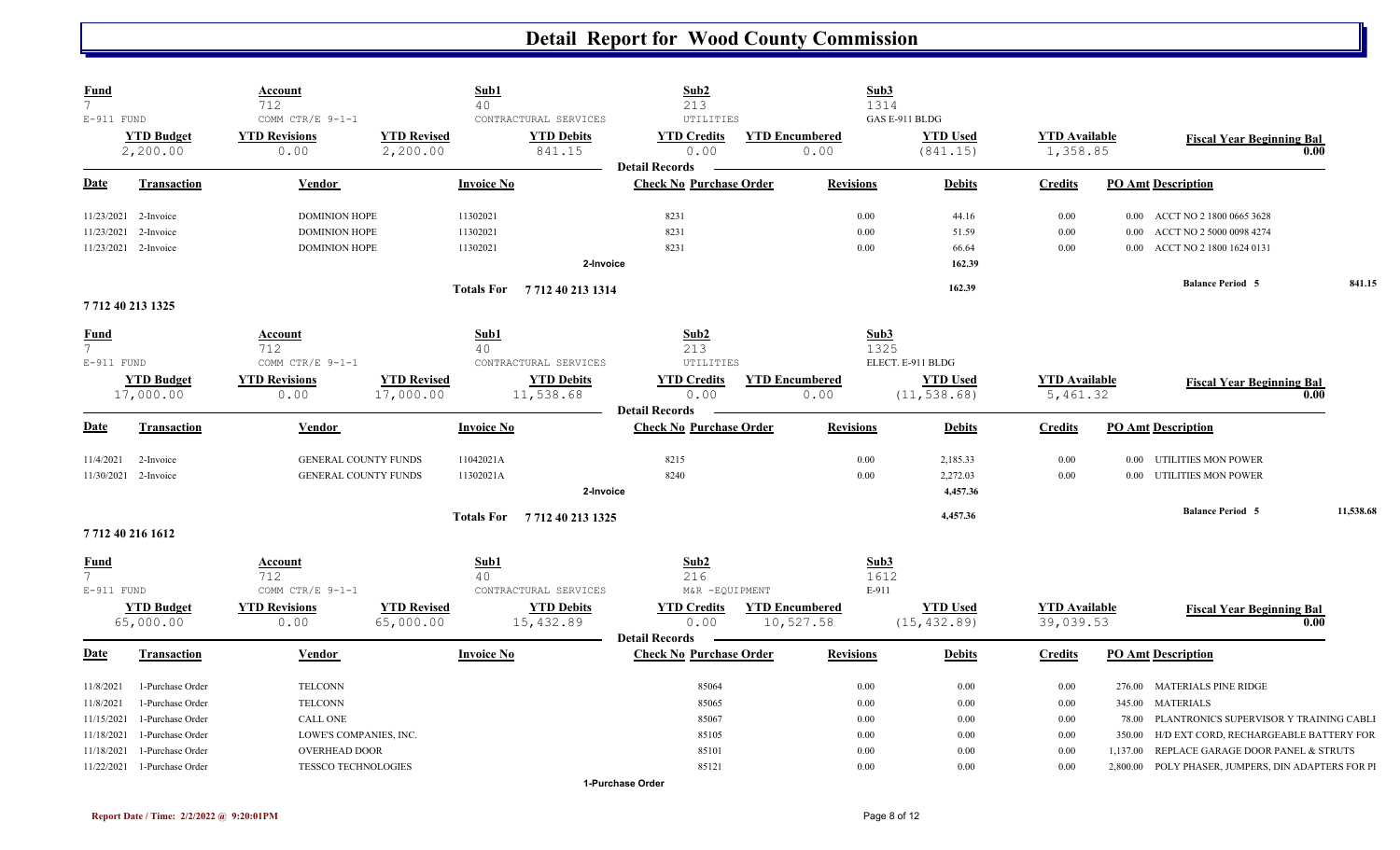|                       |                             |                                            |                            | <b>Detail Report for Wood County Commission</b>         |                  |                 |                      |               |                                                   |           |
|-----------------------|-----------------------------|--------------------------------------------|----------------------------|---------------------------------------------------------|------------------|-----------------|----------------------|---------------|---------------------------------------------------|-----------|
| 11/16/2021 2-Invoice  |                             | <b>TELCONN</b>                             | 18174                      | 85064<br>8224                                           | 0.00             | 276.00          | 0.00                 |               | (276.00) MATERIALS PINE RIDGE                     |           |
| 11/16/2021            | 2-Invoice                   | <b>TELCONN</b>                             | 18173                      | 85065<br>8224                                           | 0.00             | 345.00          | 0.00                 |               | (345.00) MATERIALS                                |           |
| 11/23/2021 2-Invoice  |                             | <b>CALL ONE</b>                            | 2096715                    | 85067<br>8229                                           | 0.00             | 78.00           | 0.00                 |               | (78.00) PLANTRONICS SUPERVISOR Y TRAINING CABLI   |           |
|                       |                             |                                            | 2-Invoice                  |                                                         |                  | 699.00          |                      |               |                                                   |           |
|                       | 11/16/2021 5-Journal Entry  | PI ENGINEERING                             | 20211110081001             | 84851                                                   | $0.00\,$         | 178.64          | 0.00                 |               | (178.64) TILT STANDS; SHIPPING CAMILLE WALDRON-37 |           |
|                       |                             |                                            |                            | 5-Journal Entry                                         |                  | 178.64          |                      |               |                                                   |           |
|                       |                             |                                            |                            |                                                         |                  | 877.64          |                      | 4,108.36      | <b>Balance Period 5</b>                           | 15,432.89 |
| 771240217             |                             |                                            | Totals For 771240 216 1612 |                                                         |                  |                 |                      |               |                                                   |           |
| <b>Fund</b>           |                             | <b>Account</b>                             | Sub1                       | Sub2                                                    | Sub3             |                 |                      |               |                                                   |           |
| $7\overline{ }$       |                             | 712                                        | 40                         | 217                                                     |                  |                 |                      |               |                                                   |           |
| $E-911$ FUND          |                             | COMM CTR/E 9-1-1                           | CONTRACTURAL SERVICES      | M&R-AUTOS & TRUCKS                                      |                  |                 |                      |               |                                                   |           |
|                       | <b>YTD Budget</b>           | <b>YTD Revisions</b><br><b>YTD Revised</b> | <b>YTD Debits</b>          | <b>YTD Encumbered</b><br><b>YTD Credits</b>             |                  | <b>YTD Used</b> | <b>YTD Available</b> |               | <b>Fiscal Year Beginning Bal</b>                  |           |
|                       | 5,000.00                    | 5,000.00<br>0.00                           | 5,449.71                   | 0.00                                                    | 10.96            | (5, 449.71)     | (460.67)             |               | 0.00                                              |           |
|                       |                             |                                            |                            | <b>Detail Records</b>                                   |                  |                 |                      |               |                                                   |           |
| <u>Date</u>           | <b>Transaction</b>          | <b>Vendor</b>                              | <b>Invoice No</b>          | <b>Check No Purchase Order</b>                          | <b>Revisions</b> | <b>Debits</b>   | <b>Credits</b>       |               | <b>PO Amt Description</b>                         |           |
| 11/4/2021             | 1-Purchase Order            | MATHENY MOTOR TRUCK CO                     |                            | 85039                                                   | 0.00             | 0.00            | 0.00                 | 552.00        | MOBILE COMMAND VEHICLE MAINTENANCE &              |           |
|                       |                             |                                            |                            | 1-Purchase Order                                        |                  |                 |                      |               |                                                   |           |
| 11/23/2021            | 2-Invoice                   | <b>ADVANCE AUTO PARTS</b>                  | 12560-ID-318350            | 84927<br>8226                                           | 0.00             | 47.94           | 0.00                 | $(47.94)$ oil |                                                   |           |
| 11/23/2021            | 2-Invoice                   | <b>ADVANCE AUTO PARTS</b>                  | 12560-ID-318350            | 84927<br>8226                                           | 0.00             | 14.99           | 0.00                 |               | (14.99) filter Woodyard's vehicle                 |           |
| 11/23/2021 2-Invoice  |                             | MATHENY MOTOR TRUCK CO                     | 80019M                     | 8235 85039                                              | 0.00             | 541.54          | 0.00                 |               | (541.54) MOBILE COMMAND VEHICLE MAINTENANCE &     |           |
|                       |                             |                                            | 2-Invoice                  |                                                         |                  | 604.47          |                      |               |                                                   |           |
|                       |                             |                                            | Totals For 771240217       |                                                         |                  | 604.47          |                      | (52.47)       | <b>Balance Period 5</b>                           | 5,449.71  |
| 771240221             |                             |                                            |                            |                                                         |                  |                 |                      |               |                                                   |           |
| <b>Fund</b>           |                             | <b>Account</b>                             | Sub1                       | Sub2                                                    | Sub3             |                 |                      |               |                                                   |           |
| $7\overline{ }$       |                             | 712                                        | 40                         | 221                                                     |                  |                 |                      |               |                                                   |           |
| $E-911$ FUND          |                             | COMM CTR/E 9-1-1                           | CONTRACTURAL SERVICES      | TRAINING & EDUCATION                                    |                  |                 |                      |               |                                                   |           |
|                       | <b>YTD Budget</b>           | <b>YTD Revised</b><br><b>YTD Revisions</b> | <b>YTD Debits</b>          | <b>YTD Credits</b><br><b>YTD Encumbered</b>             |                  | <b>YTD Used</b> | <b>YTD</b> Available |               | <b>Fiscal Year Beginning Bal</b>                  |           |
|                       | 25,000.00                   | 25,000.00<br>0.00                          | 5,273.04                   | 0.00                                                    | 910.97           | (5, 273.04)     | 18,815.99            |               | 0.00                                              |           |
| <u>Date</u>           | <b>Transaction</b>          | <b>Vendor</b>                              | <b>Invoice No</b>          | <b>Detail Records</b><br><b>Check No Purchase Order</b> | <b>Revisions</b> | <b>Debits</b>   | <b>Credits</b>       |               | <b>PO Amt Description</b>                         |           |
|                       | 11/22/2021 1-Purchase Order | APCO INTERNATIONAL                         |                            | 85114                                                   | 0.00             | 0.00            | 0.00                 |               | 893.00 11-25 GROUP MEMBERSHIP (TIER 1)            |           |
|                       | 11/22/2021 1-Purchase Order | APCO INTERNATIONAL                         |                            | 85115                                                   | $0.00\,$         | $0.00\,$        | $0.00\,$             |               | 45.00 EMD RECERT S.LAYTON                         |           |
|                       | 11/22/2021 1-Purchase Order | APCO INTERNATIONAL                         |                            | 85116                                                   | 0.00             | $0.00\,$        | $0.00\,$             |               | 95.00 CCS INSTR UPDATE / D MOORE                  |           |
|                       | 11/22/2021 1-Purchase Order | APCO INTERNATIONAL                         |                            | 85117                                                   | $0.00\,$         | $0.00\,$        | 0.00                 |               | 45.00 EMD RECERT C EVANS                          |           |
|                       |                             |                                            |                            | 1-Purchase Order                                        |                  |                 |                      |               |                                                   |           |
| $11/2/2021$ 2-Invoice |                             | APCO INTERNATIONAL                         | 00057646                   | 8208 84824                                              | $0.00\,$         | 971.19          | 0.00                 |               | (971.19) EMERGENCY MEDICAL DISPATCH MANUALS; P    |           |
| 11/2/2021             | 2-Invoice                   | APCO INTERNATIONAL                         | 00057757                   | 8208 84826                                              | $0.00\,$         | 60.00           | $0.00\,$             |               | (60.00) CTO RECERT QUIZZES                        |           |
| $11/2/2021$ 2-Invoice |                             | APCO INTERNATIONAL                         | 00057798                   | 8208 84826                                              | $0.00\,$         | 30.00           | $0.00\,$             |               | (30.00) CTO RECERT QUIZZES                        |           |
| $11/2/2021$ 2-Invoice |                             | APCO INTERNATIONAL                         | 00057641                   | 8208 84825                                              | $0.00\,$         | 489.00          | 0.00                 |               | (489.00) EMERGENCY MEDICAL DISPATCH, 5.4 INSTRUC  |           |
| 11/23/2021 2-Invoice  |                             | APCO INTERNATIONAL                         | 840674                     | 8227 85020                                              | $0.00\,$         | 90.00           | $0.00\,$             |               | (90.00) EMD RECERT - C.BARKER, B.KUHL             |           |
| 11/30/2021 2-Invoice  |                             | APCO INTERNATIONAL                         | 819568                     | 8241 85114                                              | $0.00\,$         | 893.00          | $0.00\,$             |               | (893.00) 11-25 GROUP MEMBERSHIP (TIER 1)          |           |
|                       |                             |                                            |                            |                                                         |                  |                 |                      |               |                                                   |           |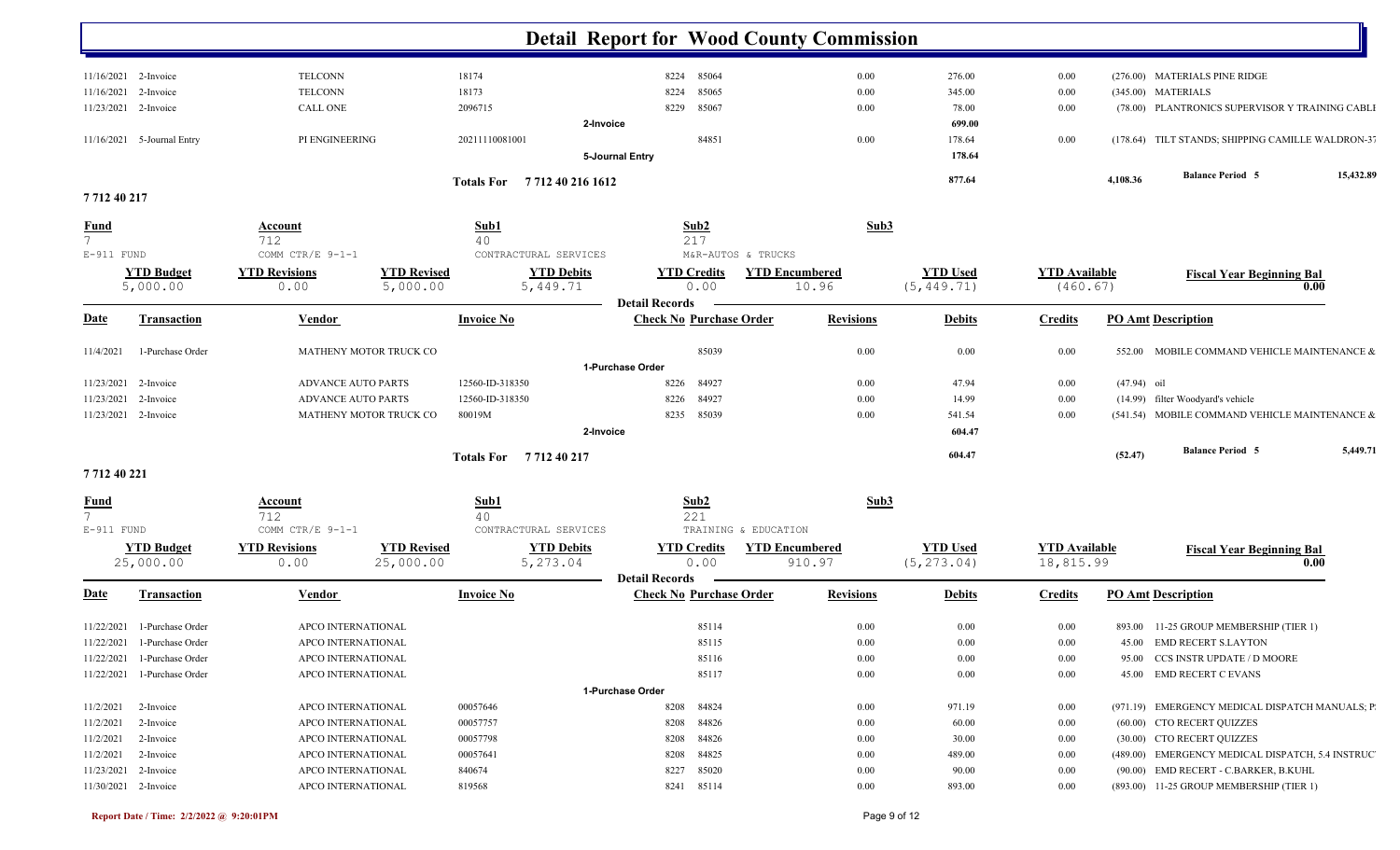|                                 |                                |                                      |                    |                             | <b>Detail Report for Wood County Commission</b> |                                |                       |                  |                 |               |                      |            |                                                               |          |
|---------------------------------|--------------------------------|--------------------------------------|--------------------|-----------------------------|-------------------------------------------------|--------------------------------|-----------------------|------------------|-----------------|---------------|----------------------|------------|---------------------------------------------------------------|----------|
|                                 |                                |                                      |                    |                             | 2-Invoice                                       |                                |                       |                  |                 | 2,533.19      |                      |            |                                                               |          |
|                                 |                                |                                      |                    | Totals For 771240221        |                                                 |                                |                       |                  |                 | 2,533.19      |                      | (1,455.19) | <b>Balance Period 5</b>                                       | 5,273.04 |
| 7712 40 230                     |                                |                                      |                    |                             |                                                 |                                |                       |                  |                 |               |                      |            |                                                               |          |
| <u>Fund</u>                     |                                | <b>Account</b>                       |                    | Sub1                        |                                                 | Sub2                           |                       | Sub3             |                 |               |                      |            |                                                               |          |
| $7\overline{ }$<br>$E-911$ FUND |                                | 712<br>COMM CTR/E 9-1-1              |                    | 40<br>CONTRACTURAL SERVICES |                                                 | 230                            | CONTRACTED SERVICES   |                  |                 |               |                      |            |                                                               |          |
|                                 | <b>YTD Budget</b>              | <b>YTD Revisions</b>                 | <b>YTD Revised</b> |                             | <b>YTD Debits</b>                               | <b>YTD Credits</b>             | <b>YTD Encumbered</b> |                  | <b>YTD Used</b> |               | <b>YTD Available</b> |            | <b>Fiscal Year Beginning Bal</b>                              |          |
|                                 | 175,000.00                     | 0.00                                 | 175,000.00         | 100, 312.65                 |                                                 | 0.00                           | 25,462.22             |                  | (100, 312.65)   |               | 49, 225. 13          |            | 0.00                                                          |          |
|                                 |                                |                                      |                    |                             | <b>Detail Records</b>                           |                                |                       |                  |                 |               |                      |            |                                                               |          |
| Date                            | <b>Transaction</b>             | <b>Vendor</b>                        |                    | <b>Invoice No</b>           |                                                 | <b>Check No Purchase Order</b> |                       | <b>Revisions</b> |                 | <b>Debits</b> | <b>Credits</b>       |            | <b>PO Amt Description</b>                                     |          |
| 11/1/2021                       | 1-Purchase Order               | MEDEXPRESS URGENT CARE INC           |                    |                             |                                                 | 85023                          |                       | 0.00             |                 | 0.00          | 0.00                 | 87.00      | PRE-EMPLOYMENT PHYSICAL FOR CYNTHIA TO                        |          |
| 11/1/2021                       | 1-Purchase Order               | MEDEXPRESS URGENT CARE INC           |                    |                             |                                                 | 85024                          |                       | 0.00             |                 | 0.00          | 0.00                 | 87.00      | PRE-EMPLOYMENT PHYSICAL FOR MARK PERR                         |          |
| 11/1/2021                       | 1-Purchase Order               | WV DRUG TESTING LABORATOR            |                    |                             |                                                 | 85025                          |                       | 0.00             |                 | 0.00          | 0.00                 | 20.00      | PRE-EMPLOYMENT DRUG SCREEN FOR CYNTHI                         |          |
| 11/1/2021                       | 1-Purchase Order               | WV DRUG TESTING LABORATOR            |                    |                             |                                                 | 85026                          |                       | 0.00             |                 | 0.00          | 0.00                 | 20.00      | PRE-EMPLOYMENT DRUG SCREEN FOR MARK P                         |          |
| 11/4/2021                       | 1-Purchase Order               | RF TECHNOLOGY AMERICAS RF1           |                    |                             |                                                 | 85042                          |                       | 0.00             |                 | 0.00          | 0.00                 | 11,487.50  | ECLIPSE 2 BASE STATION - UPGRADE W/P25 LIC                    |          |
| 11/8/2021                       | 1-Purchase Order               | <b>TELCONN</b>                       |                    |                             |                                                 | 85064                          |                       | 0.00             |                 | 0.00          | 0.00                 | 1,530.00   | RAISED DISH TO 210', 3 MEN                                    |          |
| 11/8/2021                       | 1-Purchase Order               | <b>TELCONN</b>                       |                    |                             |                                                 | 85065                          |                       | 0.00             |                 | 0.00          | 0.00                 | 1,700.00   | INST 2 WHIP ANT TOP OF TOWER & TESTED LIN                     |          |
| 11/15/2021                      | 1-Purchase Order               | <b>CINTAS CORPORATION</b>            |                    |                             |                                                 | 85077                          |                       | 0.00             |                 | 0.00          | 0.00                 | 49.93      | MISC MEDICAL SUPPLIES                                         |          |
| 11/15/2021                      | 1-Purchase Order               | FERRELLGAS                           |                    |                             |                                                 | 85066                          |                       | 0.00             |                 | 0.00          | 0.00                 | 38.16      | RENTAL OF FUEL TANK FOR OAK TREE DRIVE                        |          |
| 11/15/2021                      | 1-Purchase Order               | TIANO-KNOPP ASSOC., INC.             |                    |                             |                                                 | 85082                          |                       | 0.00             |                 | 0.00          | 0.00                 | 500.00     | CARES ACT REPORT & SUBMISSION FOR SEPT 2                      |          |
| 11/15/2021                      | 1-Purchase Order               | TIANO-KNOPP ASSOC., INC.             |                    |                             |                                                 | 85083                          |                       | 0.00             |                 | 0.00          | 0.00                 | 500.00     | CARES ACT REPORT & SUBMISSION FOR OCT 20                      |          |
| 11/18/2021                      | 1-Purchase Order               | <b>OVERHEAD DOOR</b>                 |                    |                             |                                                 | 85101                          |                       | 0.00             |                 | 0.00          | 0.00                 | 300.00     | LABOR                                                         |          |
| 11/18/2021                      | 1-Purchase Order               | VENTUS WIRELESS LLC                  |                    |                             |                                                 | 85107                          |                       | 0.00             |                 | 0.00          | 0.00                 |            | 240.00 ANNUAL REMOTE NETWORK FEE                              |          |
|                                 |                                |                                      |                    |                             | 1-Purchase Order                                |                                |                       |                  |                 |               |                      |            |                                                               |          |
| 11/4/2021                       | 1-Purchase Order Pending Pcard | PARKERSBURG NEWS & SENTINI           |                    |                             |                                                 | 85044                          |                       | 0.00             |                 | 0.00          | 0.00                 |            | 148.00 VETERANS DAY AD                                        |          |
|                                 |                                |                                      |                    |                             | 1-Purchase Order Pend                           |                                |                       |                  |                 |               |                      |            |                                                               |          |
| 11/2/2021                       | 2-Invoice                      | INTRADO LIFE & SAFETY SOLUT. 1087538 |                    |                             | 8210                                            | 84985                          |                       | 0.00             |                 | 11,025.00     | 0.00                 |            | (11,025.00) Maint. renewal software sub quote 68628           |          |
| 11/2/2021                       | 2-Invoice                      | INTRADO LIFE & SAFETY SOLUT. 1087538 |                    |                             | 8210                                            | 84985                          |                       | 0.00             |                 | 4,498.20      | 0.00                 |            | $(4,498.20)$ software protection & remote tech support        |          |
| 11/2/2021                       | 2-Invoice                      | INTRADO LIFE & SAFETY, INC.          |                    | 5047943                     | 8211                                            | 84998                          |                       | 0.00             |                 | 3,900.00      | 0.00                 |            | (3,900.00) ATXTARF2-TXT29-1-1 AIRBUS INT ANN RECURR           |          |
| 11/2/2021                       | 2-Invoice                      | INTRADO LIFE & SAFETY, INC.          |                    | 5047943                     | 8211                                            | 84998                          |                       | 0.00             |                 | 1,800.00      | 0.00                 |            | (1,800.00) P10062-ITS SERV YR 2                               |          |
| 11/2/2021                       | 2-Invoice                      | RF TECHNOLOGY AMERICAS RF1 00007655  |                    |                             | 8213                                            | 84862                          |                       | 0.00             |                 | 286.85        | 0.00                 |            | (240.00) Repair/power amp w/low power output for PPD, ER pur  |          |
| 11/2/2021                       | 2-Invoice                      | RF TECHNOLOGY AMERICAS RF1 00007656  |                    |                             | 8213                                            | 84863                          |                       | 0.00             |                 | 120.00        | 0.00                 |            | (120.00) Repair/power amp w/low power output for PPD, re-tune |          |
| 11/2/2021                       | 2-Invoice                      | <b>SUDDENLINK</b>                    |                    | 11202021                    | 8214                                            |                                |                       | 0.00             |                 | 260.77        | 0.00                 |            | $0.00$ $07712 - 101179 - 01 - 3$                              |          |
| 11/9/2021                       | 2-Invoice                      | DONNELLON MCCARTHY ENTER 456040054   |                    |                             | 8217                                            |                                |                       | 0.00             |                 | 196.71        | 0.00                 |            | 0.00 ACCT NO 1640675                                          |          |
| 11/9/2021 2-Invoice             |                                | PURE WATER PARTNERS                  |                    | 850313                      | 8220                                            |                                |                       | 0.00             |                 | 58.00         | 0.00                 |            | 0.00 ACCT NO 14873                                            |          |
| 11/16/2021 2-Invoice            |                                | <b>LAMP PESTPROOF</b>                |                    | 408521                      | 8222                                            |                                |                       | 0.00             |                 | 75.00         | 0.00                 |            | 0.00 CUST #26329                                              |          |
| 11/16/2021 2-Invoice            |                                | SEGRA                                |                    | 2047362                     | 8223                                            |                                |                       | 0.00             |                 | 789.88        | $0.00\,$             |            | 0.00 ACCT NO 400427739                                        |          |
| 11/16/2021 2-Invoice            |                                | <b>TELCONN</b>                       |                    | 18174                       |                                                 | 8224 85064                     |                       | $0.00\,$         |                 | 1,530.00      | 0.00                 |            | (1,530.00) RAISED DISH TO 210', 3 MEN                         |          |
| 11/16/2021 2-Invoice            |                                | TELCONN                              |                    | 18173                       |                                                 | 8224 85065                     |                       | 0.00             |                 | 1,700.00      | 0.00                 |            | (1,700.00) INST 2 WHIP ANT TOP OF TOWER & TESTED LIN          |          |
| 11/23/2021 2-Invoice            |                                | <b>CINTAS CORPORATION</b>            |                    | 5083329491                  |                                                 | 8230 85077                     |                       | 0.00             |                 | 49.93         | 0.00                 |            | (49.93) MISC MEDICAL SUPPLIES                                 |          |
| 11/23/2021 2-Invoice            |                                | FERRELLGAS                           |                    | RNT8971798                  |                                                 | 8233 85066                     |                       | 0.00             |                 | 38.16         | 0.00                 |            | (38.16) RENTAL OF FUEL TANK FOR OAK TREE DRIVE                |          |
| 11/23/2021 2-Invoice            |                                | RF TECHNOLOGY AMERICAS RF1 00007692  |                    |                             |                                                 | 8236 85042                     |                       | 0.00             |                 | 11,487.50     | 0.00                 |            | (11,487.50) ECLIPSE 2 BASE STATION - UPGRADE W/P25 LIC        |          |
| 11/23/2021 2-Invoice            |                                | T&S LAWN-LANDSCAPE INC               |                    | 2004                        | 8237                                            |                                |                       | 0.00             |                 | 620.00        | $0.00\,$             |            | 0.00 MOWING                                                   |          |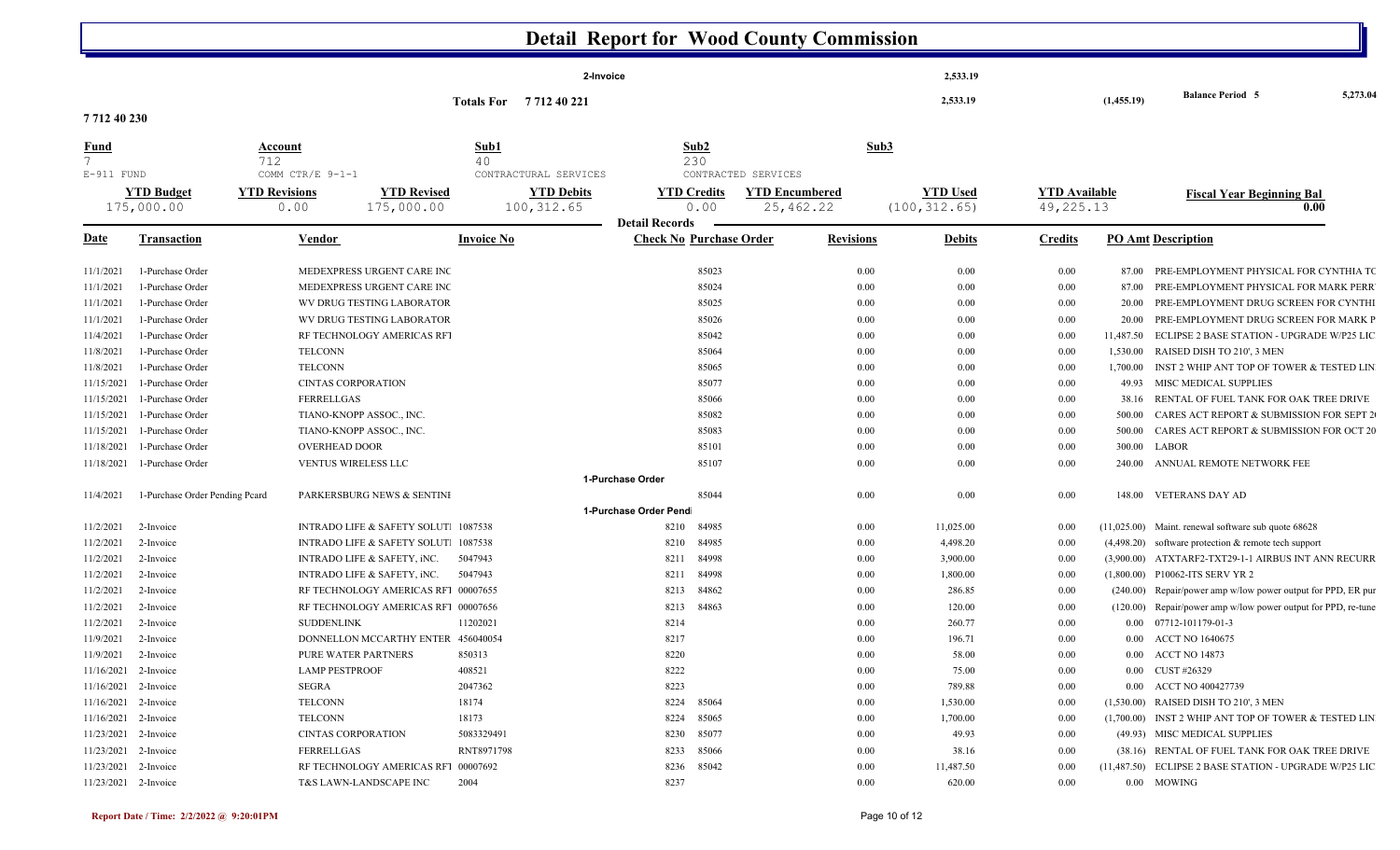| 11/23/2021 2-Invoice         | TIANO-KNOPP ASSOC., INC.                  | 11072021B                   |                 | 8238 85082 | $0.00\,$ | 500.00    | $0.00\,$ |             | (500.00) CARES ACT REPORT & SUBMISSION FOR SEPT 2 |            |
|------------------------------|-------------------------------------------|-----------------------------|-----------------|------------|----------|-----------|----------|-------------|---------------------------------------------------|------------|
| 11/23/2021 2-Invoice         | TIANO-KNOPP ASSOC., INC.                  | 11072021C                   |                 | 8238 85083 | $0.00\,$ | 500.00    | 0.00     |             | (500.00) CARES ACT REPORT & SUBMISSION FOR OCT 20 |            |
| 11/23/2021 2-Invoice         | <b>VENTUS WIRELESS LLC</b>                | WCVZW112101                 |                 | 8239 85107 | 0.00     | 240.00    | 0.00     |             | (240.00) ANNUAL REMOTE NETWORK FEE                |            |
|                              |                                           |                             | 2-Invoice       |            |          | 39,676.00 |          |             |                                                   |            |
| 11/16/2021 5-Journal Entry   | <b>MICROSOFT</b>                          | 20211110033001              |                 | 84848      | 0.00     | 12.84     | $0.00\,$ |             | (12.84) RENEW ANNUAL EMAIL SUBSCRIPTION FOR CA    |            |
| $11/16/2021$ 5-Journal Entry | <b>MICROSOFT</b>                          | 20211110038001              |                 | 84848      | 0.00     | 128.40    | $0.00\,$ |             | (128.40) RENEW ANNUAL EMAIL SUBSCRIPTION FOR CA   |            |
| 11/16/2021 5-Journal Entry   | PARKERSBURG NEWS & SENTINI 20211110093001 |                             |                 | 84845      | $0.00\,$ | 103.60    | 0.00     |             | (103.60) 911 MEMORIAL WOOD CO FINANCE-4019-PARKE  |            |
| $11/16/2021$ 5-Journal Entry | PARKERSBURG NEWS & SENTINI 20211110094001 |                             |                 | 84845      | 0.00     | 44.40     | 0.00     |             | (44.40) 911 MEMORIAL WOOD CO FINANCE-4019-MARIE   |            |
| 11/16/2021 5-Journal Entry   | PARKERSBURG UTILITY BOARD 20211110041001  |                             |                 |            | 0.00     | 94.90     | 0.00     | 0.00        | BARBARA JOHNSTON-3722-PARKERSBURG UTI             |            |
| 11/16/2021 5-Journal Entry   | PARKERSBURG UTILITY BOARD 20211110046001  |                             |                 |            | 0.00     | 79.30     | 0.00     | 0.00        | BARBARA JOHNSTON-3722-PARKERSBURG UTI             |            |
| 11/16/2021 5-Journal Entry   | WASTE MANAGEMENT OF WV IN 20211110040001  |                             |                 |            | 0.00     | 142.87    | 0.00     | 0.00        | WOOD CO FINANCE-4019-WASTE MGMT WM EZ             |            |
|                              |                                           |                             | 5-Journal Entry |            |          | 606.31    |          |             |                                                   |            |
|                              |                                           | <b>Totals For</b> 771240230 |                 |            |          | 40,282.31 |          | (21,210,44) | <b>Balance Period 5</b>                           | 100,312.65 |

**7 712 55 341** 

| <b>Fund</b>       |                                | <b>Account</b>               |                                 | Sub1                            |                       | Sub2                           | Sub3                               |                                |                                  |          |                                                                 |          |
|-------------------|--------------------------------|------------------------------|---------------------------------|---------------------------------|-----------------------|--------------------------------|------------------------------------|--------------------------------|----------------------------------|----------|-----------------------------------------------------------------|----------|
| E-911 FUND        |                                | 712<br>COMM CTR/E 9-1-1      |                                 | 55<br>COMMODITIES               |                       | 341<br>SUPPLIES/MATERIALS      |                                    |                                |                                  |          |                                                                 |          |
|                   | <b>YTD Budget</b><br>10,000.00 | <b>YTD Revisions</b><br>0.00 | <b>YTD Revised</b><br>10,000.00 | <b>YTD Debits</b><br>3,628.76   | <b>Detail Records</b> | <b>YTD Credits</b><br>0.00     | <b>YTD Encumbered</b><br>1, 117.21 | <b>YTD Used</b><br>(3, 628.76) | <b>YTD Available</b><br>5,254.03 |          | <b>Fiscal Year Beginning Bal</b>                                | 0.00     |
| <b>Date</b>       | Transaction                    | <b>Vendor</b>                |                                 | <b>Invoice No</b>               |                       | <b>Check No Purchase Order</b> | <b>Revisions</b>                   | <b>Debits</b>                  | <b>Credits</b>                   |          | <b>PO Amt Description</b>                                       |          |
| 11/15/2021        | 1-Purchase Order               | JANI-SOURCE                  |                                 |                                 |                       | 85078                          | 0.00                               | 0.00                           | 0.00                             | 240.00   | C-FOLD TOWELS, ROLLED TOWELS, URINAL MA                         |          |
| 11/18/2021        | 1-Purchase Order               | OFFICE DEPOT                 |                                 |                                 |                       | 85098                          | 0.00                               | 0.00                           | 0.00                             | 49.99    | LOGITECH ERGO M575 WIRELESS MOUSE                               |          |
|                   |                                |                              |                                 |                                 | 1-Purchase Order      |                                |                                    |                                |                                  |          |                                                                 |          |
| 11/2/2021         | 2-Invoice                      | JANI-SOURCE                  |                                 | 58606                           | 8212                  | 84896                          | 0.00                               | 2.48                           | 0.00                             |          | (2.48) C-FOLD TOWELS; PAPER TOWELS; URINAL MAT                  |          |
| 11/9/2021         | 2-Invoice                      | FEDERAL EXPRESS CORP         |                                 | 7-507-62162                     | 8219                  |                                | 0.00                               | 46.26                          | 0.00                             |          | 0.00 ACCT 1388-9251-4                                           |          |
| 11/23/2021        | 2-Invoice                      | JANI-SOURCE                  |                                 | 59260                           | 8234                  | 85078                          | 0.00                               | 222.30                         | 0.00                             | (222.30) | C-FOLD TOWELS, ROLLED TOWELS, URINAL MA                         |          |
|                   | 11/30/2021 2-Invoice           | NOE OFFICE EQUIPMENT         |                                 | IN961122                        | 8242                  | 84993                          | 0.00                               | 114.00                         | 0.00                             |          | (114.00) Lexmark XM3150 toner cart NOE 2322                     |          |
|                   |                                |                              |                                 |                                 | 2-Invoice             |                                |                                    | 385.04                         |                                  |          |                                                                 |          |
|                   | 11/16/2021 5-Journal Entry     | <b>DUNKIN DONUTS</b>         |                                 | 20211110100001                  |                       | 84990                          | 0.00                               | 37.16                          | 0.00                             | (37.16)  | donuts for training class CAMILLE WALDRON-3730-1                |          |
|                   | 11/16/2021 5-Journal Entry     | <b>SAM'S CLUB</b>            |                                 | 20211110084001                  |                       | 84952                          | 0.00                               | 131.60                         | 0.00                             |          | (131.60) coffee, creamer, misc office supplies, candy for MCV C |          |
|                   |                                |                              |                                 |                                 | 5-Journal Entry       |                                |                                    | 168.76                         |                                  |          |                                                                 |          |
|                   |                                |                              |                                 | Totals For<br>7 7 1 2 5 5 3 4 1 |                       |                                |                                    | 553.80                         |                                  | (217.55) | <b>Balance Period 5</b>                                         | 3,628.76 |
| 7 7 1 2 5 5 3 4 3 |                                |                              |                                 |                                 |                       |                                |                                    |                                |                                  |          |                                                                 |          |
|                   |                                |                              |                                 |                                 |                       |                                |                                    |                                |                                  |          |                                                                 |          |

| <b>Fund</b> |                    | <u>Account</u>                     |                    | Sub1              | Sub2                                               |                       | Sub3          |                      |                                  |
|-------------|--------------------|------------------------------------|--------------------|-------------------|----------------------------------------------------|-----------------------|---------------|----------------------|----------------------------------|
|             |                    |                                    |                    |                   | 343                                                |                       |               |                      |                                  |
| E-911 FUND  |                    | COMM CTR/E 9-1-1                   |                    | COMMODITIES       | <b>AUTOMOBILE SUPPLIES</b>                         |                       |               |                      |                                  |
|             | <b>YTD Budget</b>  | <b>YTD Revisions</b>               | <b>YTD Revised</b> | <b>YTD Debits</b> | <b>YTD Credits</b>                                 | <b>YTD Encumbered</b> | YTD Used      | <b>YTD Available</b> | <b>Fiscal Year Beginning Bal</b> |
|             | 6,000.00           | 0.00                               | 6,000.00           | 2,269.86          | 0.00                                               | 200.48                | (2, 269, 86)  | 3,529.66             | $0.00\,$                         |
|             |                    |                                    |                    |                   | <b>Detail Records</b>                              |                       |               |                      |                                  |
| <b>Date</b> | <b>Transaction</b> | <b>Invoice No</b><br><u>Vendor</u> |                    |                   | <b>Revisions</b><br><b>Check No Purchase Order</b> |                       | <b>Debits</b> | Credits              | <b>PO Amt Description</b>        |